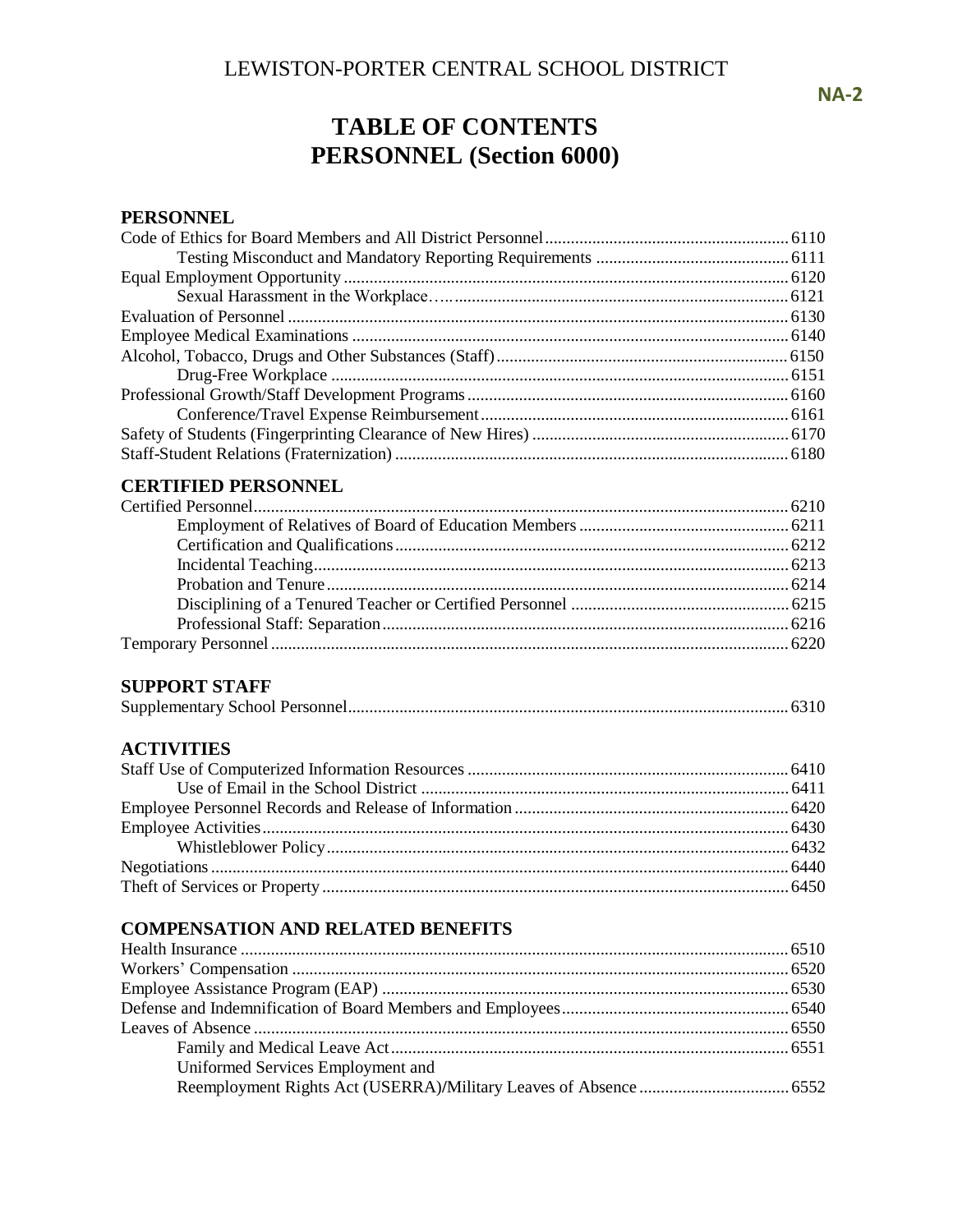**NA-2**

$$
2019 \t\t\t 6110
$$

### Personnel 1 of 3

### **SUBJECT: CODE OF ETHICS FOR BOARD MEMBERS AND ALL DISTRICT PERSONNEL**

#### **General Provisions**

Officers, including Board members, administrators, and Director of Facilities and employees of the District hold their positions to serve and benefit the public, and not to obtain unwarranted personal or private gain in the exercise of their official powers and duties. The Board recognizes that, in furtherance of this fundamental principle, there is a need for clear and reasonable standards of ethical conduct.

The provisions of this policy are intended to supplement Article 18 of General Municipal Law Sections and any other law relating to ethical conduct of District officers and employees, and should not be construed to conflict with those authorities.

#### **Standards of Conduct**

The following rules and standards of conduct apply to all officers, including Board members, and employees of the District.

#### Gifts

No person may directly or indirectly solicit, accept, or receive any gift having a value of \$75 or more under circumstances in which it could reasonably be inferred that the gift was intended or expected to influence the individual in the performance of their official duties or was intended as a reward for any official action on the part of the individual. This prohibition applies to any gift, including money, services, loan, travel, entertainment, hospitality, thing or promise, or any other form.

#### Confidential Information

No person may disclose confidential information acquired by them in the course of their official duties or use this information to further their personal interests.

### Conflicts of Interest

Except as permitted by law, no person may have an interest in any contract with the District when they, individually, or as a member of the Board, has the power or duty to: negotiate, prepare, authorize, or approve the contract or authorize or approve payment under the contract; audit bills or claims under the contract; or appoint an officer or employee who has any of these powers or duties.

Likewise, unless permitted by law, no chief fiscal officer, treasurer, or their deputy or employee, may have an interest in a bank or trust company designated as a depository, paying agent, registration agent, or for investment of funds of the District.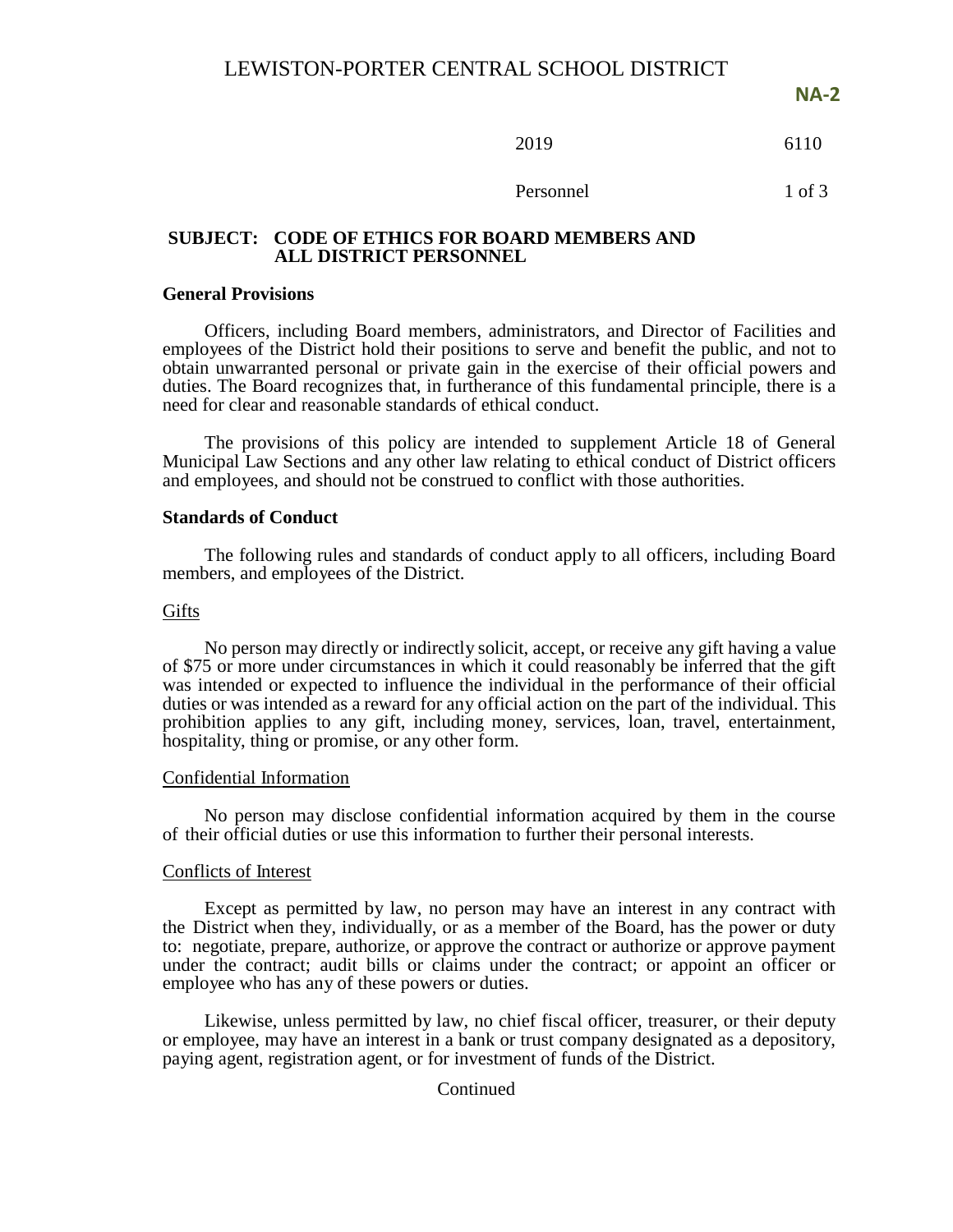2019 6110

Personnel 2 of 3

### **SUBJECT: CODE OF ETHICS FOR BOARD MEMBERS AND ALL DISTRICT PERSONNEL**

"Interest," as used in this policy, means a direct or indirect pecuniary or material benefit accruing to a District officer, including Board, administrators, and Director of Facilities, as the result of a contract with the District. A District officer or employee will be considered to have an interest in the contract of: their spouse, minor children and dependents, except a contract of employment with the District; a firm, partnership or association of which they are a member or employee; a corporation of which they are an officer, director or employee; and a corporation any stock of which is owned or controlled directly or indirectly by them.

The provisions of the preceding three paragraphs should not be construed to preclude the payment of lawful compensation and necessary expenses of any District officer, including Board members, administrators, and Director of Facilities, in one or more positions of public employment, the holding of which is not prohibited by law.

#### Representing Others in Matters Before the District

No person may receive, or enter into any agreement, express or implied, for compensation for services rendered in relation to any matter before the District. Likewise, no one may receive, or enter into any agreement, express or implied, for compensation for services rendered in relation to any matter before the District, where the individual's compensation is contingent upon any action by the District with respect to the matter.

#### Disclosure of Interest in Contracts and Resolutions

Any District officer, including Board members, administrators, Director of Facilities who has, will have, or later acquires an interest in or whose spouse has, will have or later acquires an interest in any actual or proposed contract, purchase agreement, lease agreement, or other agreement, including oral agreements, with the District must publicly disclose the nature and extent of that interest in writing. The disclosure must be made when the officer, including Board of Education members, administrators, and Director of Facilities, first acquires knowledge of the actual or prospective interest, and must be filed with the person's immediate supervisor and the Board of Education. Any written disclosure will be made part of and included in the official minutes of the relevant Board meeting.

#### Investments in Conflict with Official Duties

No person may invest or hold any investment directly or indirectly in any financial, business, commercial, or other private transaction, that creates a conflict with their official duties, or that would otherwise impair their independence of judgment in the exercise or performance of their official powers or duties.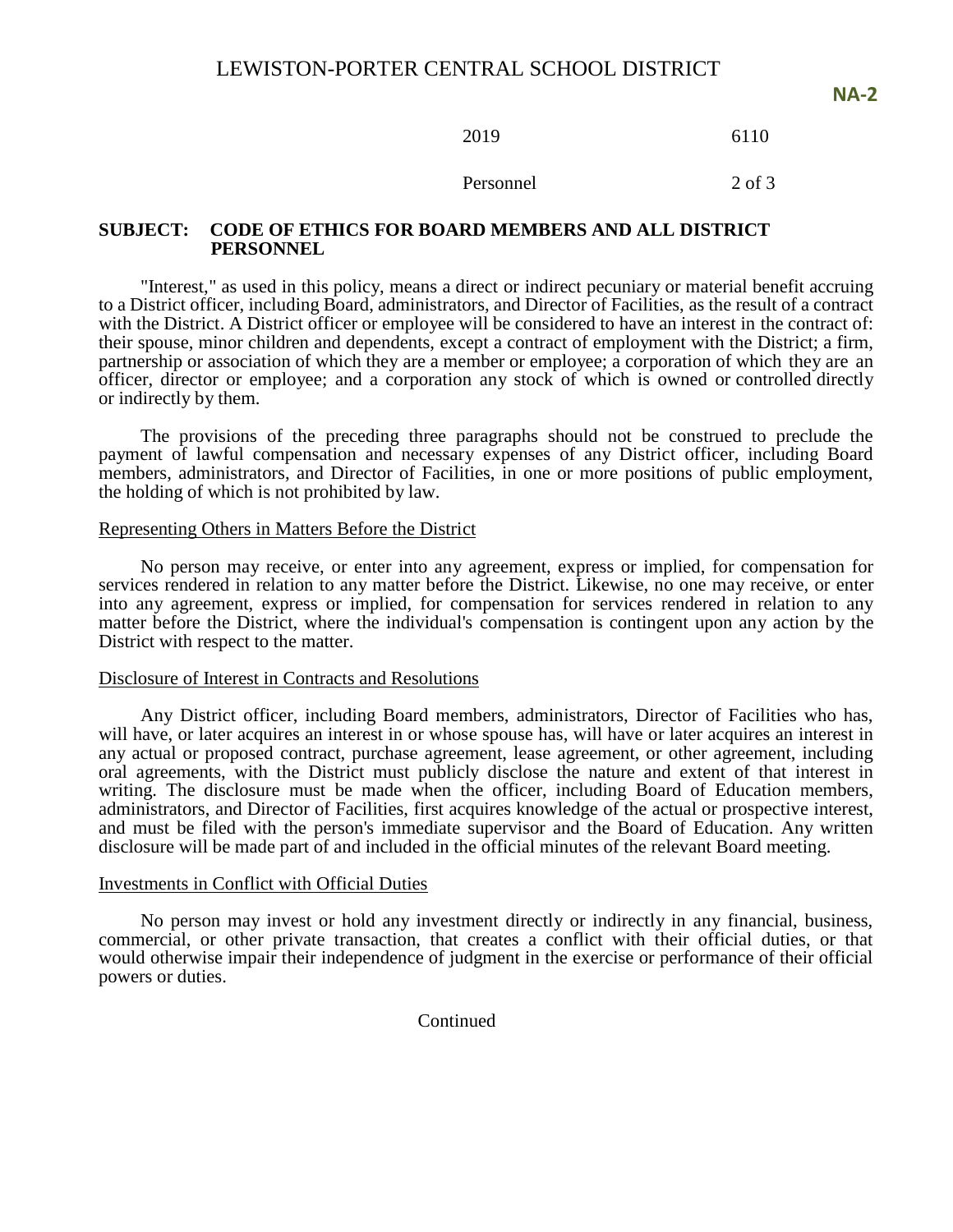| 2019 | 6110 |
|------|------|
|      |      |

Personnel 3 of 3

### **SUBJECT: CODE OF ETHICS FOR BOARD MEMBERS AND ALL DISTRICT PERSONNEL**

### Private Employment

No person may engage in, solicit, negotiate for, or promise to accept private employment or render services for private interests when that employment or service creates a conflict with or impairs the proper discharge of their official duties.

### Future Employment

 No person may, after the termination of service or employment with the District, appear before the District on behalf of their employer in relation to any case, proceeding, or application in which they personally participated during the period of their service or employment with the District or which was under their active consideration while they were with the District.

### Notice of Code of Ethics and General Municipal Law Sections 800-809

The Superintendent will ensure that a copy of this code of ethics is distributed to every District officer and employee, and that a copy of General Municipal Law Sections 800-809 is posted conspicuously in each District building. The failure to distribute this code of ethics or to post General Municipal Law Sections 800-809 will have no effect on either the duty of District officers and employees to comply with their provisions, or the ability of the District or other relevant authorities to enforce them.

### Penalties

Any person who knowingly or intentionally violates any of the provisions of this policy may be fined, suspended, removed from office or employment, or subject to additional or other penalties as provided by law.

> Education Law § 410 General Municipal Law Article 18 and §§ 800-809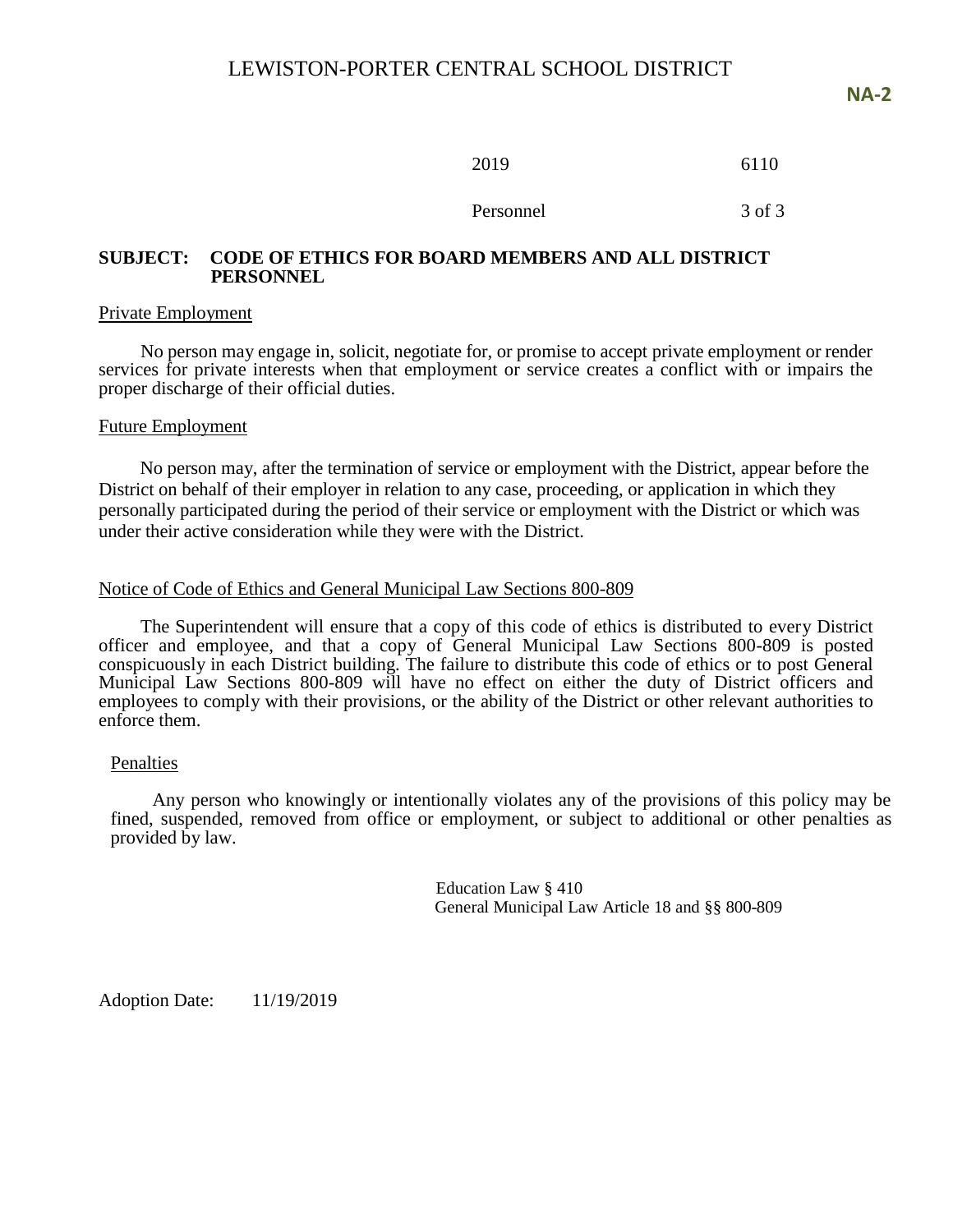### 2019 6111

### Personnel

### **SUBJECT: TESTING MISCONDUCT AND MANDATORY REPORTING REQUIREMENTS**

District employees are expressly prohibited from: engaging in testing misconduct, as that term is described in the Regulations of the Commissioner of Education; assisting in the engagement of, or soliciting another to engage in testing misconduct; and/or the knowing failure to report testing misconduct. When committed by an employee of the District in a position for which a teaching or school leader certificate is required, such actions or inactions will be deemed to raise a reasonable question of moral character under Part 83 of the Commissioner's Regulations. A District employee in a position for which a teaching or school leader certificate is not required who commits an unlawful act in respect to examination and records will be subject to disciplinary action by the Board in a manner consistent with New York State law and regulation.

District employees will report to the State Education Department any known incident of testing misconduct by a certified educator or any known conduct by a non-certified individual involved in the handling, administration or scoring of state assessments in violation of New York State law. Such report will be made in accordance with directions and procedures established by the Commissioner for the purpose of maintaining the security and confidential integrity of State assessments.

The District will not dismiss or take other disciplinary or adverse action against an employee because he/she submitted a report regarding testing misconduct to the State Education Department. Any such adverse action by an individual holding a teaching or school leader certificate will be deemed to raise a reasonable question of moral character under Part 83 of the Commissioner's Regulations and may be referred to the Office of School Personnel Review and Accountability at the State Education Department.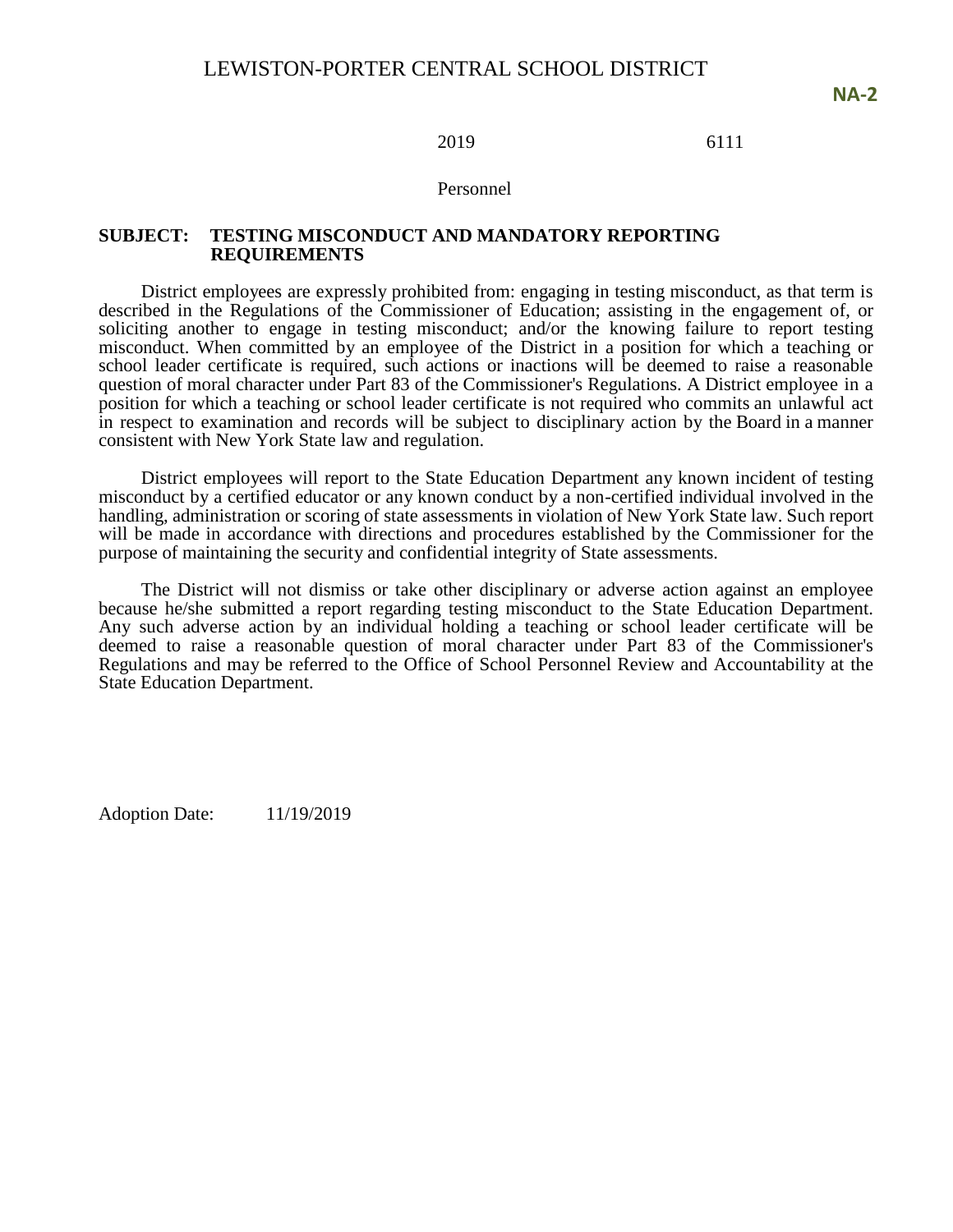**NA-2**

### 2019 6120

Personnel

### **SUBJECT: EQUAL EMPLOYMENT OPPORTUNITY**

The District is an equal opportunity employer and does not discriminate against any employee or applicant for employment in its programs and activities on the basis of race, color, national origin, sex, gender, disability, or age. Further, the District does not discriminate on the basis of religion or creed, sexual orientation, military status, genetic status, marital status, domestic violence victim status, criminal arrest or conviction record, or any other basis prohibited by state or federal non-discrimination laws.

### **Investigation of Complaints and Grievances**

The District will act to promptly, thoroughly, and equitably investigate all complaints, whether verbal or written, of discrimination, and will promptly take appropriate action to protect individuals from further discrimination. All such complaints will be handled in a manner consistent with the District's policies, procedures, and/or regulations regarding the investigation of discrimination and harassment complaints. Additional information in this regard, including but not limited to the District's grievance procedures and designation of the Civil Rights Compliance Officer(s) can be found in Policy #3420, "Non-Discrimination and Anti-Harassment in the School District," Policy #6121, "Sexual Harassment of District Personnel" and Policy #6122, "Employee Grievances."

### **Prohibition of Retaliatory Behavior**

The Board prohibits any retaliatory behavior directed against complainants, victims, witnesses, and/or any other individuals who participated in the investigation of a complaint of discrimination. Complaints of retaliation may be directed to the Civil Rights Compliance Officer. In the event the Civil Rights Compliance Officer is the alleged offender, the report will be directed to another Civil Rights Compliance Officer, if the District has designated another individual to serve in such a capacity, or to the Superintendent.

Where appropriate, follow-up inquiries may be made to ensure that discrimination has not resumed and that all those involved in the investigation of the discrimination have not suffered retaliation.

Age Discrimination in Employment Act, 29 USC Section 621 Americans With Disabilities Act, 42 USC Section 12101 et seq. Genetic Information Non-Discrimination Act of 2008 (GINA) Public Law 110-233 Section 504 of the Rehabilitation Act of 1973, 29 USC Section 794 et seq. Title VI of the Civil Rights Act of 1964, 42 USC Section 2000d et seq. Title VII of the Civil Rights Act of 1964, 42 USC Section 2000e et seq. Title IX of the Education Amendments of 1972, 20 USC Section 1681 et seq. Civil Rights Law Section 40-c Civil Service Law Section 75-B Executive Law Section 290 et seq. Military Law Sections 242 and 243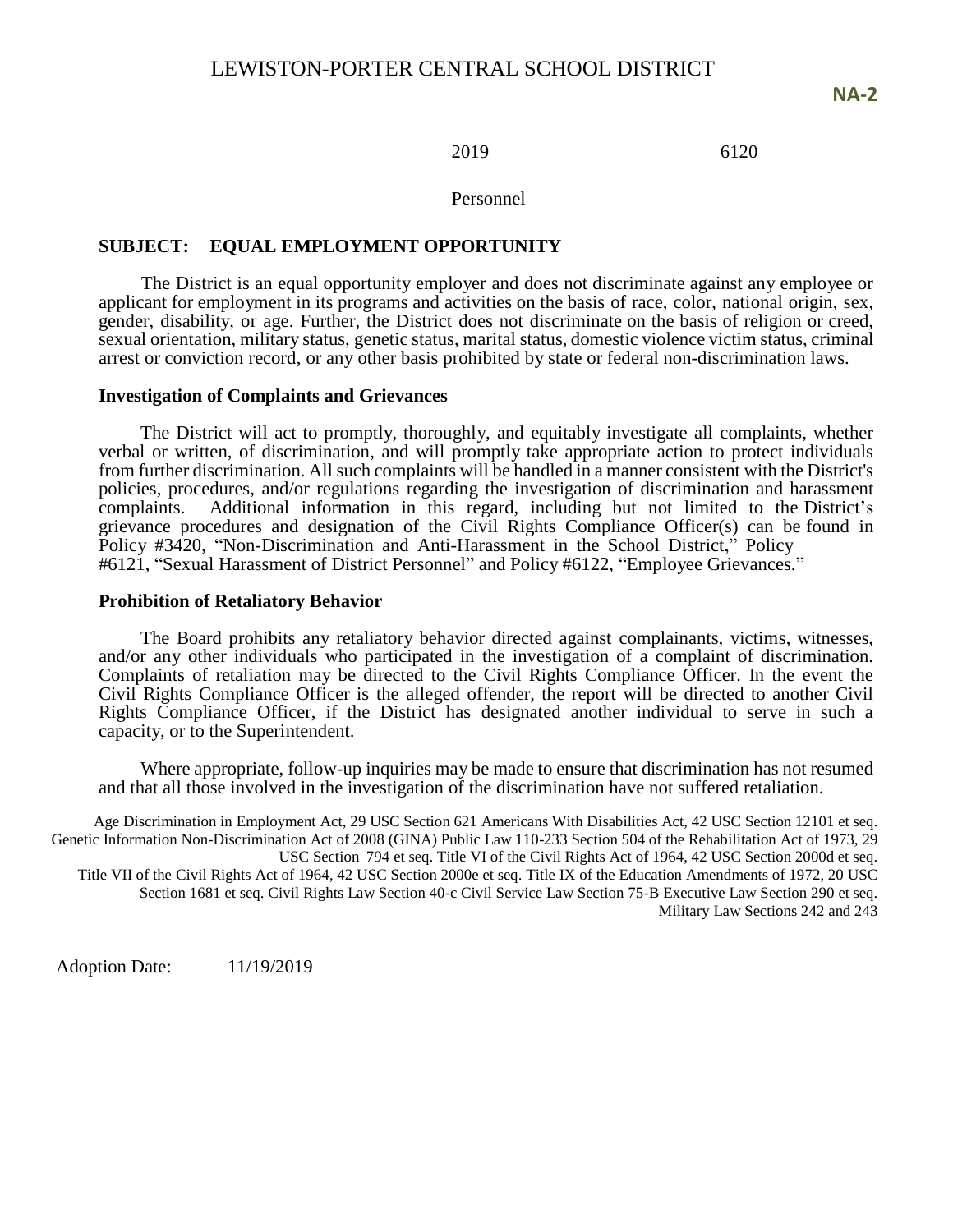2019 6121

Personnel 1 of 9

### **SUBJECT: SEXUAL HARASSMENT IN THE WORKPLACE**

The District is committed to maintaining a discrimination-free work environment. Sexual harassment is one form of workplace discrimination. This policy addresses sexual harassment in the workplace and is one component of the District's commitment to a discrimination-free work environment. The District will provide this policy to all employees in writing. The District will post this policy prominently throughout the District to the extent practicable.

Sexual harassment is a form of employee misconduct, a violation of District policy, and unlawful. Employees of every level who engage in sexual harassment, including supervisory personnel who engage in sexual harassment, who knowingly allow such behavior to continue, or fail to report suspected sexual harassment will be subject to remedial and/or disciplinary action by the District. Sexual harassment may also subject the District to liability for harm to targets of sexual harassment. Harassers may also be individually subject to liability.

This policy applies to all instances of sexual harassment perpetrated against a "covered person," regardless of immigration status, by anyone in the workplace, including a co-worker, supervisor, or third-party such as a non-employee, paid or unpaid intern, vendor, building security, visitor, volunteer, parent, or student. For purposes of this policy, a "covered person" includes:

- a) Employees;
- b) Applicants for employment;
- c) Paid or unpaid interns; and
- d) Non-employees, which include anyone who is (or is employed by) a contractor, subcontractor, vendor, consultant, or other person providing services pursuant to a contract in the workplace.

Sexual harassment in the workplace can occur between any individuals, regardless of their sex or gender. Unlawful sexual harassment is not limited to the physical workplace itself. Sexual harassment can occur on school grounds, school buses or District vehicles, and at school-sponsored events, programs, or activities, including those that take place at locations off school premises. It can also occur while employees are traveling for District business. Calls, texts, emails, and social media usage can constitute unlawful workplace harassment, even if they occur away from school grounds, on personal devices, or during non-work hours.

### **What Constitutes Sexual Harassment**

Sexual harassment is a form of sex discrimination and is unlawful under federal, state, and (where applicable) local law. Sexual harassment includes harassment on the basis of sex, sexual orientation, self-identified or perceived sex, gender expression, gender identity, and the status of being transgender.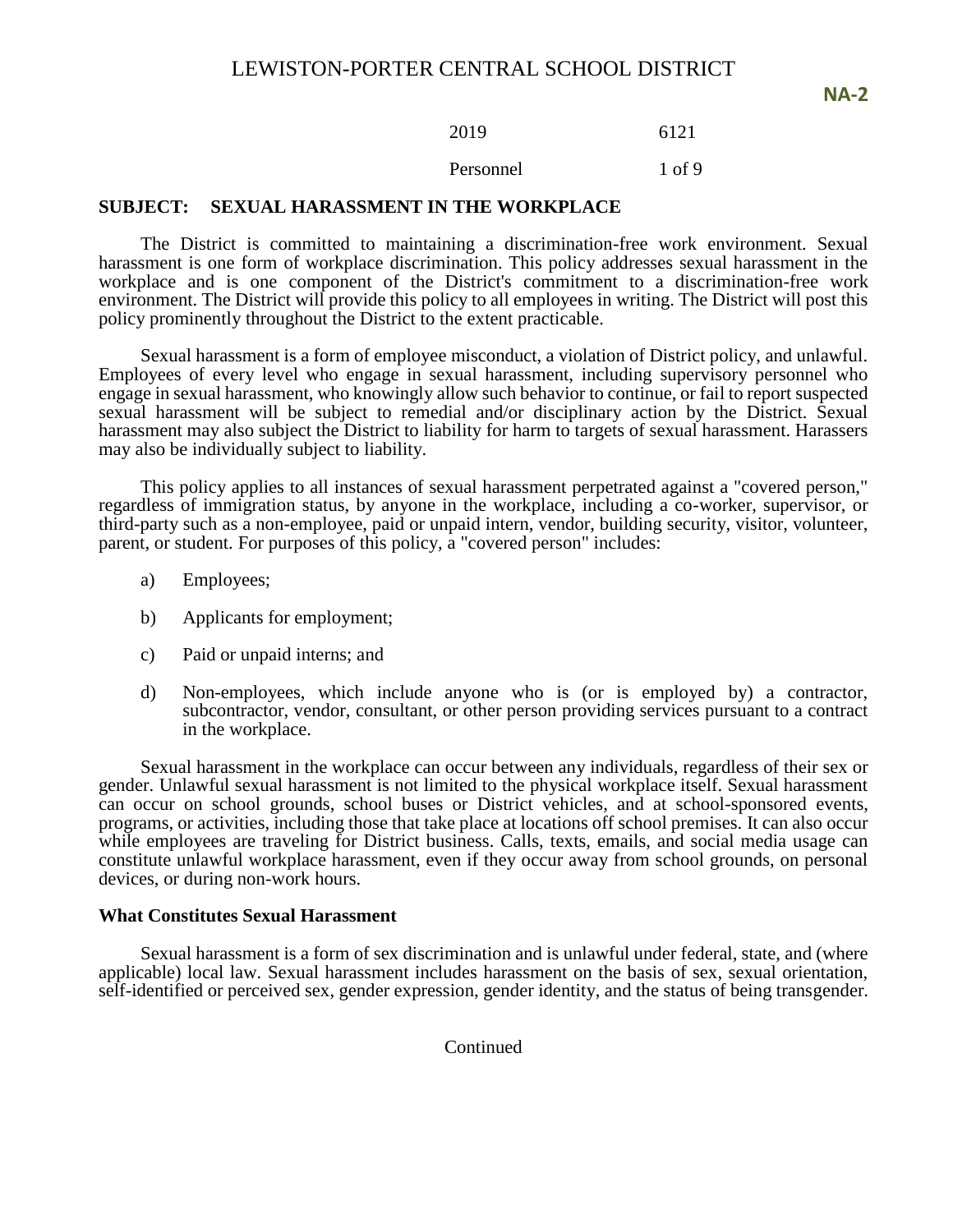2019 6121

Personnel 2 of 9

### **SUBJECT: SEXUAL HARASSMENT IN THE WORKPLACE**

Sexual harassment includes unwelcome conduct which is either of a sexual nature, or which is directed at an individual because of that individual's sex when:

- a) Such conduct has the purpose or effect of unreasonably interfering with an individual's work performance or creating an intimidating, hostile or offensive work environment, even if the reporting individual is not the intended target of the sexual harassment;
- b) Such conduct is made either explicitly or implicitly a term or condition of employment; or
- c) Submission to or rejection of such conduct is used as the basis for employment decisions affecting an individual's employment.

A sexually harassing hostile work environment includes, but is not limited to, words, signs, jokes, pranks, intimidation or physical violence which are of a sexual nature, or which are directed at an individual because of that individual's sex. Sexual harassment also consists of any unwanted verbal or physical advances, sexually explicit derogatory statements or sexually discriminatory remarks made by someone which are offensive or objectionable to the recipient, which cause the recipient discomfort or humiliation, which interfere with the recipient's job performance.

Sexual harassment also occurs when a person in authority tries to trade job benefits for sexual favors. This can include hiring, promotion, continued employment or any other terms, conditions or privileges of employment. This is also called "quid pro quo" harassment.

Any covered person who feels harassed should report the conduct so that any violation of this policy can be corrected promptly. Any harassing conduct, even a single incident, can be addressed under this policy.

### Examples of Sexual Harassment

The following describes some actions that may constitute unlawful sexual harassment and that are strictly prohibited:

- a) Physical acts of a sexual nature, such as:
	- 1. Touching, pinching, patting, kissing, hugging, grabbing, brushing against another person's body or poking another person's body; and
	- 2. Rape, sexual battery, molestation or attempts to commit these assaults.
- b) Unwanted sexual advances or propositions, such as:

### **Continued**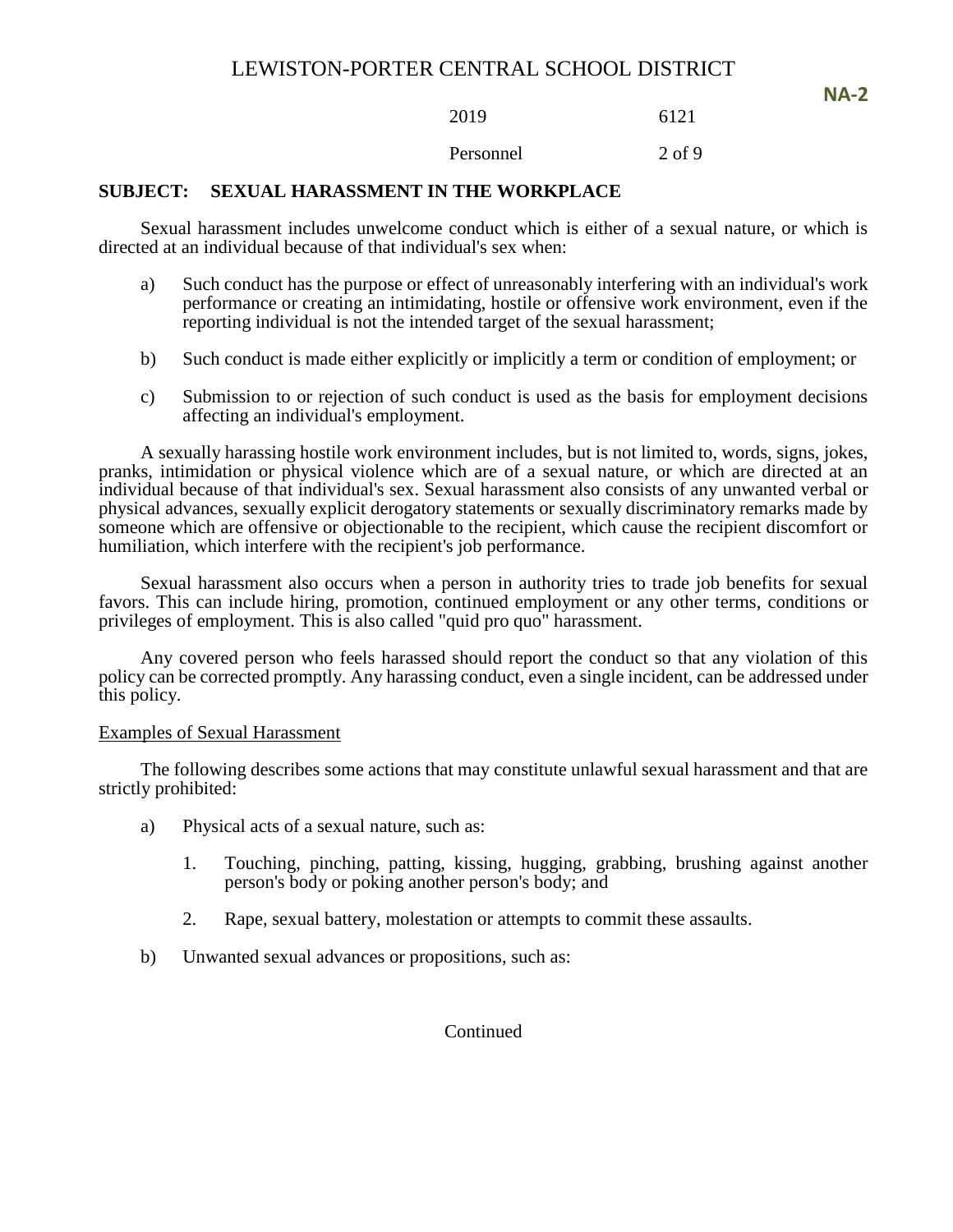2019 6121

Personnel 3 of 9

### **SUBJECT: SEXUAL HARASSMENT IN THE WORKPLACE**

- 1. Requests for sexual favors accompanied by implied or overt threats concerning the target's job performance evaluation, a promotion or other job benefits or detriments; and
- 2. Subtle or obvious pressure for unwelcome sexual activities.
- c) Sexually oriented gestures, noises, remarks or jokes, or comments about a person's sexuality or sexual experience, which create a hostile work environment.
- d) Sex stereotyping, which occurs when conduct or personality traits are considered inappropriate simply because they may not conform to other people's ideas or perceptions about how individuals of a particular sex should act or look.
- e) Sexual or discriminatory displays or publications anywhere in the workplace, such as pictures, posters, calendars, graffiti, objects, promotional material, reading materials, or other materials that are sexually demeaning or pornographic. This includes such sexual displays on workplace computers or cell phones and sharing such displays while in the workplace.
- f) Hostile actions taken against an individual because of that individual's sex, sexual orientation, gender identity, and the status of being transgender, such as:
	- 1. Interfering with, destroying or damaging a person's workstation, tools or equipment, or otherwise interfering with the individual's ability to perform the job;
	- 2. Sabotaging an individual's work; and
	- 3. Bullying, yelling, or name-calling.

### **Prohibition of Retaliatory Behavior (Whistle-Blower Protection)**

Unlawful retaliation can be any action that could discourage a covered person from coming forward to make or support a sexual harassment claim. Adverse action need not be job-related or occur in the workplace to constitute unlawful retaliation (e.g., threats of physical violence outside of work hours).

The District prohibits any retaliatory behavior directed against complainants, victims, witnesses, and/or any other individuals who participate in the investigation of a complaint of sexual harassment. Such retaliation is unlawful under federal, state, and (where applicable) local law. The New York State Human Rights Law protects any individual who has engaged in "protected activity." Protected activity occurs when a person has:

a) Made a complaint of sexual harassment, either internally or with any anti-discrimination agency;

Continued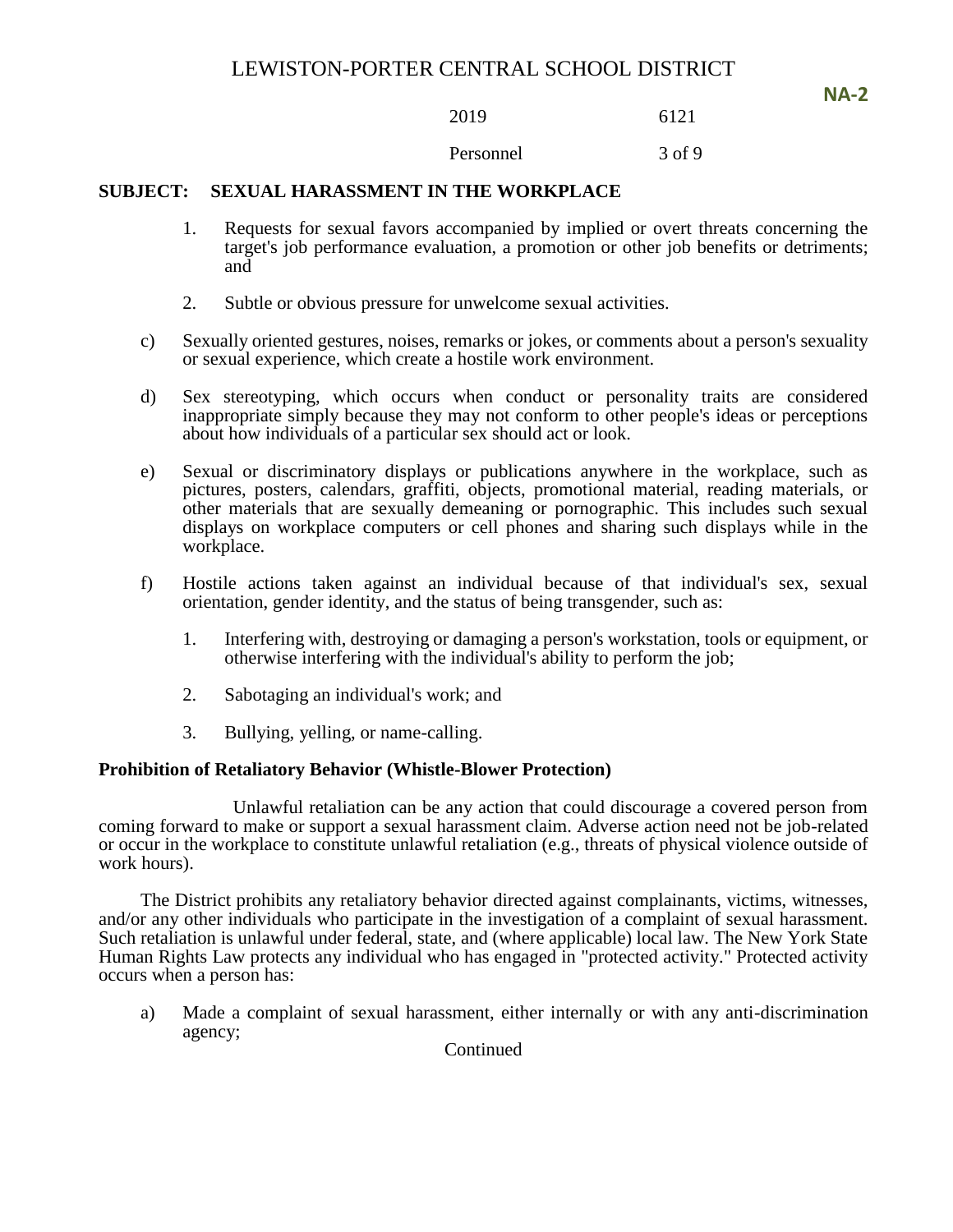2019 6121

Personnel 4 of 9

# **SUBJECT: SEXUAL HARASSMENT IN THE WORKPLACE**

- b) Testified or assisted in a proceeding involving sexual harassment under the Human Rights Law or other anti-discrimination law;
- c) Opposed sexual harassment by making a verbal or informal complaint of harassment to a supervisor, building principal, other administrator, or the Civil Rights Compliance Officer (CRCO);
- d) Reported that another employee has been sexually harassed; or
- e) Encouraged a fellow employee to report harassment.

Even if the alleged harassment does not turn out to rise to the level of a violation of law, the individual is protected from retaliation if the person had a good faith belief that the practices were unlawful. However, the retaliation provision is not intended to protect persons making intentionally false charges of harassment.

### **Reporting Sexual Harassment**

Preventing sexual harassment is everyone's responsibility. The District cannot prevent or remedy sexual harassment unless it knows about it. Any covered person who has been subjected to behavior that may constitute sexual harassment is encouraged to report such behavior to a supervisor, building principal, other administrator, or the CRCO. Anyone who witnesses or becomes aware of potential instances of sexual harassment should report such behavior.

Reports of sexual harassment may be made verbally or in writing. A form (6121F) for submission of a written complaint is posted on the District website, and all covered persons are encouraged to use this complaint form. Persons who are reporting sexual harassment on behalf of another person should use the complaint form and note that it is being submitted on another person's behalf.

Any person who believes they have been a target of sexual harassment may also seek assistance in other available forums, as explained below in the section on Legal Protections.

### **Supervisory Responsibilities**

All supervisors, building principals, and other administrators who receive a complaint or information about suspected sexual harassment, observe what may be sexually harassing behavior or for any reason suspect that sexual harassment is occurring, are required to report such suspected sexual harassment to the CRCO. In the event the CRCO is the alleged harasser, the report will be directed to another CRCO, if the District has designated another individual to serve in that capacity, or to the Superintendent.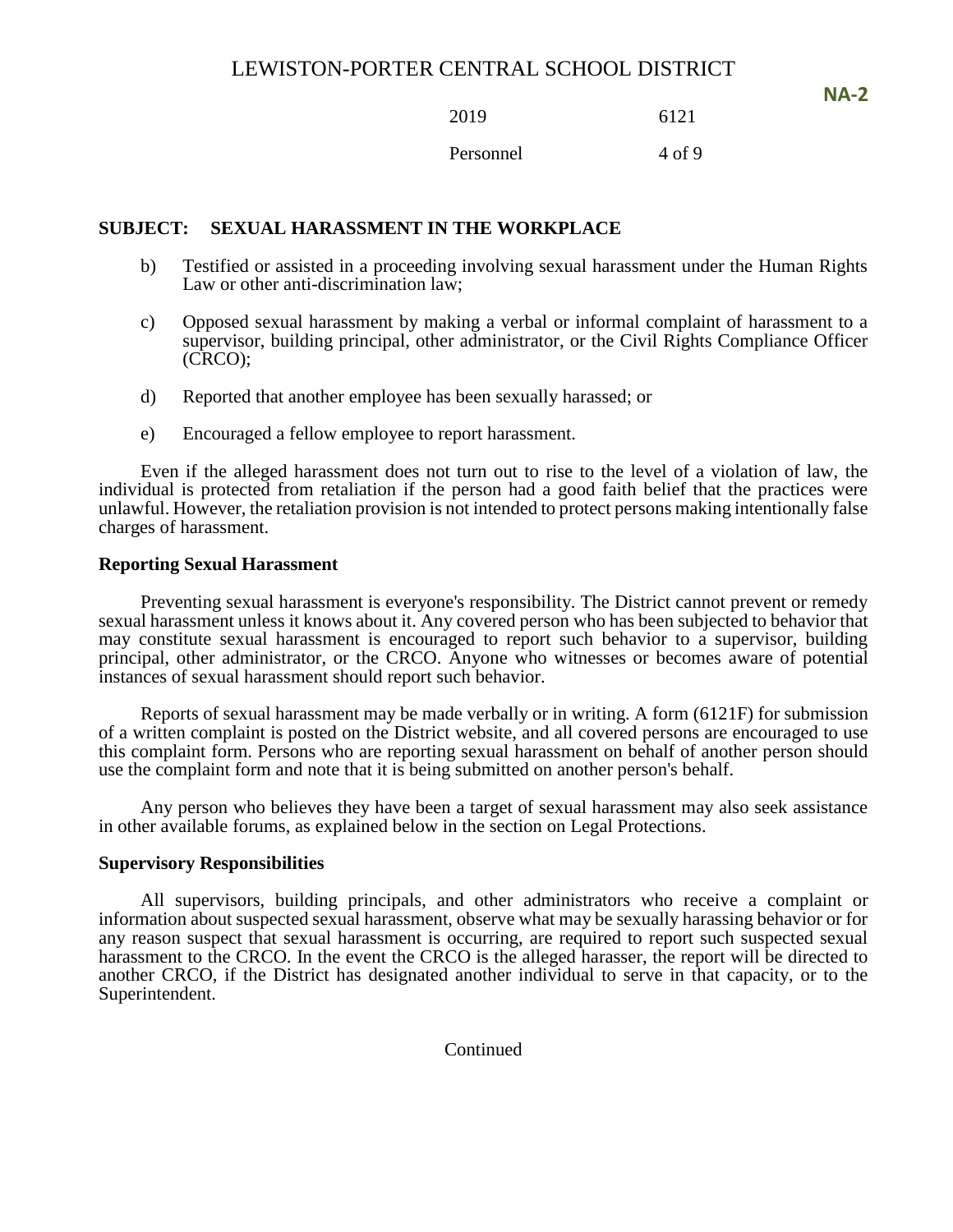2019 6121 Personnel 5 of 9

# **SUBJECT: SEXUAL HARASSMENT IN THE WORKPLACE**

In addition to being subject to discipline if they engaged in sexually harassing conduct themselves, supervisors, building principals, and other administrators will be subject to discipline for failing to report suspected sexual harassment or otherwise knowingly allowing sexual harassment to continue.

Supervisors, building principals, and other administrators will also be subject to discipline for engaging in any retaliation.

### **Investigating Complaints**

All complaints or information about sexual harassment will be investigated, whether that information was reported in verbal or written form. Investigations will be conducted in a timely manner, and will be confidential to the extent possible.

An investigation of any complaint, information or knowledge of suspected sexual harassment will be prompt and thorough, commenced immediately and completed as soon as possible. The investigation will be kept confidential to the extent possible. Disclosure may, however, be necessary to complete a thorough investigation of the charges and/or notify law enforcement officials. All persons involved, including complainants, witnesses, and alleged harassers will be accorded due process, as outlined below, and in accordance with any applicable collective bargaining agreements to protect their rights to a fair and impartial investigation.

The District will not tolerate retaliation against anyone who files complaints, supports another's complaint, or participates in an investigation regarding a violation of this policy.

While the process may vary from case to case, investigations should be done in accordance with the following steps:

- a) Upon receipt of a complaint, the CRCO will conduct an immediate review of the allegations, and take any interim actions (e.g., instructing the respondent to refrain from communications with the complainant), as appropriate. In the event that the CRCO is the alleged harasser, the complaint will be directed to another CRCO or District designee for investigation.
- b) If a complaint is verbal, encourage the individual to complete the complaint form, which is available on the District website, in writing. If he or she refuses, prepare a complaint form based on the verbal reporting.
- c) If documents, emails, or phone records are relevant to the investigation, take steps to obtain and preserve them.
- d) Request and review all relevant documents, including all electronic communications.

### Continued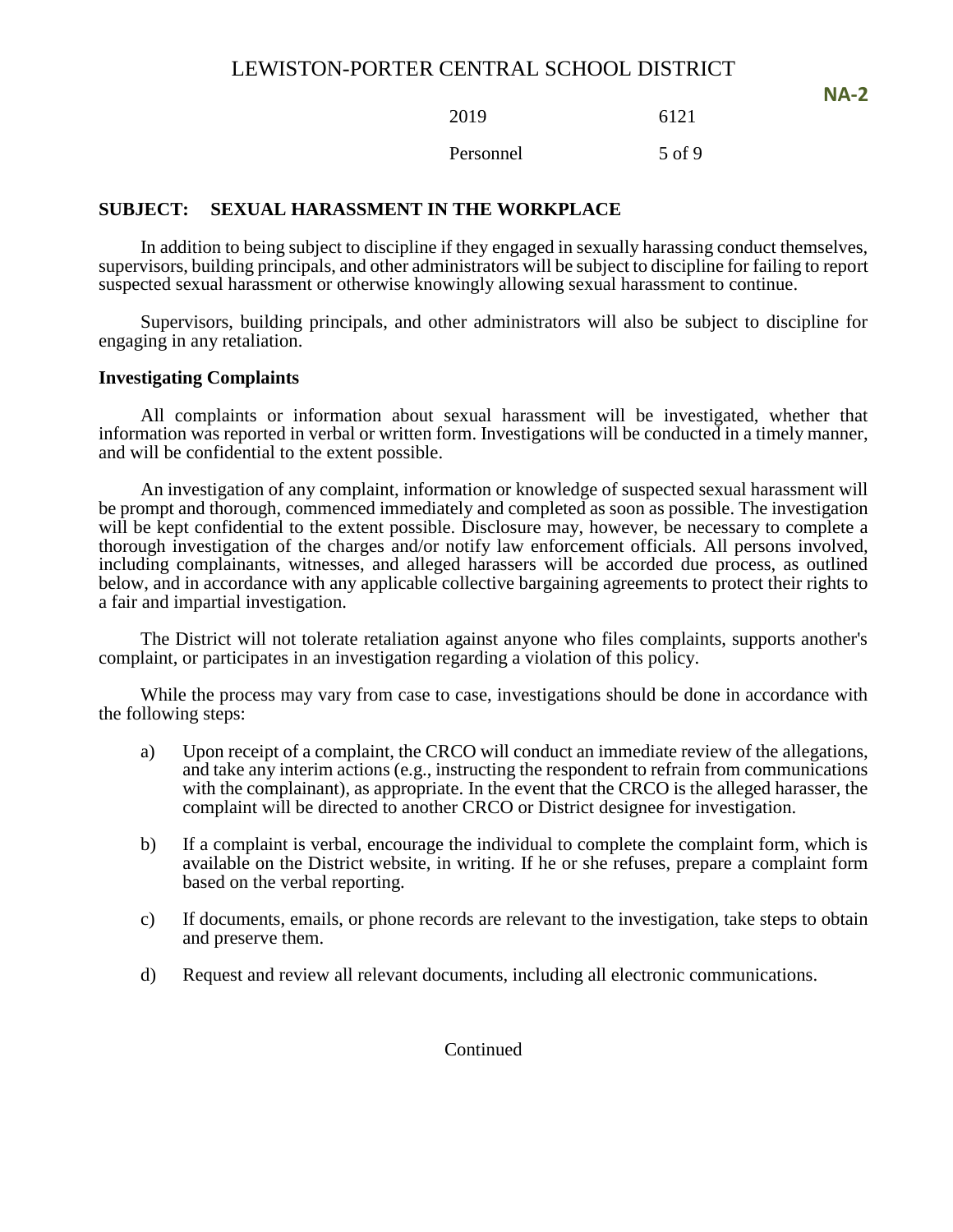2019 6121

Personnel 6 of 9

# **SUBJECT: SEXUAL HARASSMENT IN THE WORKPLACE**

- e) Interview all parties involved, including any relevant witnesses. If a student is involved, the District will follow all applicable District policies and procedures regarding questioning students.
- f) Create written documentation of the investigation (such as a letter, memo or email), which contains the following:
	- 1. A list of all documents reviewed, along with a detailed summary of relevant documents;
	- 2. A list of names of those interviewed, along with a detailed summary of their statements;
	- 3. A timeline of events;
	- 4. A summary of prior relevant incidents, reported or unreported; and
	- 5. The basis for the decision and final resolution of the complaint, together with any corrective action(s).
- g) Keep the written documentation and associated documents in a secure and confidential location.
- h) Promptly notify the individual who reported and the individual(s) about whom the complaint was made of the final determination and implement any corrective actions identified in the written document.
- i) Inform the individual who reported of the right to file a complaint or charge externally as outlined in the next section.

If an investigation reveals that discrimination or harassment has occurred, the District will take immediate corrective action as warranted. This action will be taken in accordance with applicable laws and regulations, as well as any and all relevant codes of conduct, District policies and administrative regulations, collective bargaining agreements, and/or third-party contracts.

### **Annual Training**

The District will provide a sexual harassment prevention training program to all employees on an annual basis. The training will be interactive and will include:

- a) An explanation of sexual harassment consistent with guidance issued by the Department of Labor in consultation with the Division of Human Rights;
- b) Examples of conduct that would constitute unlawful sexual harassment;

Continued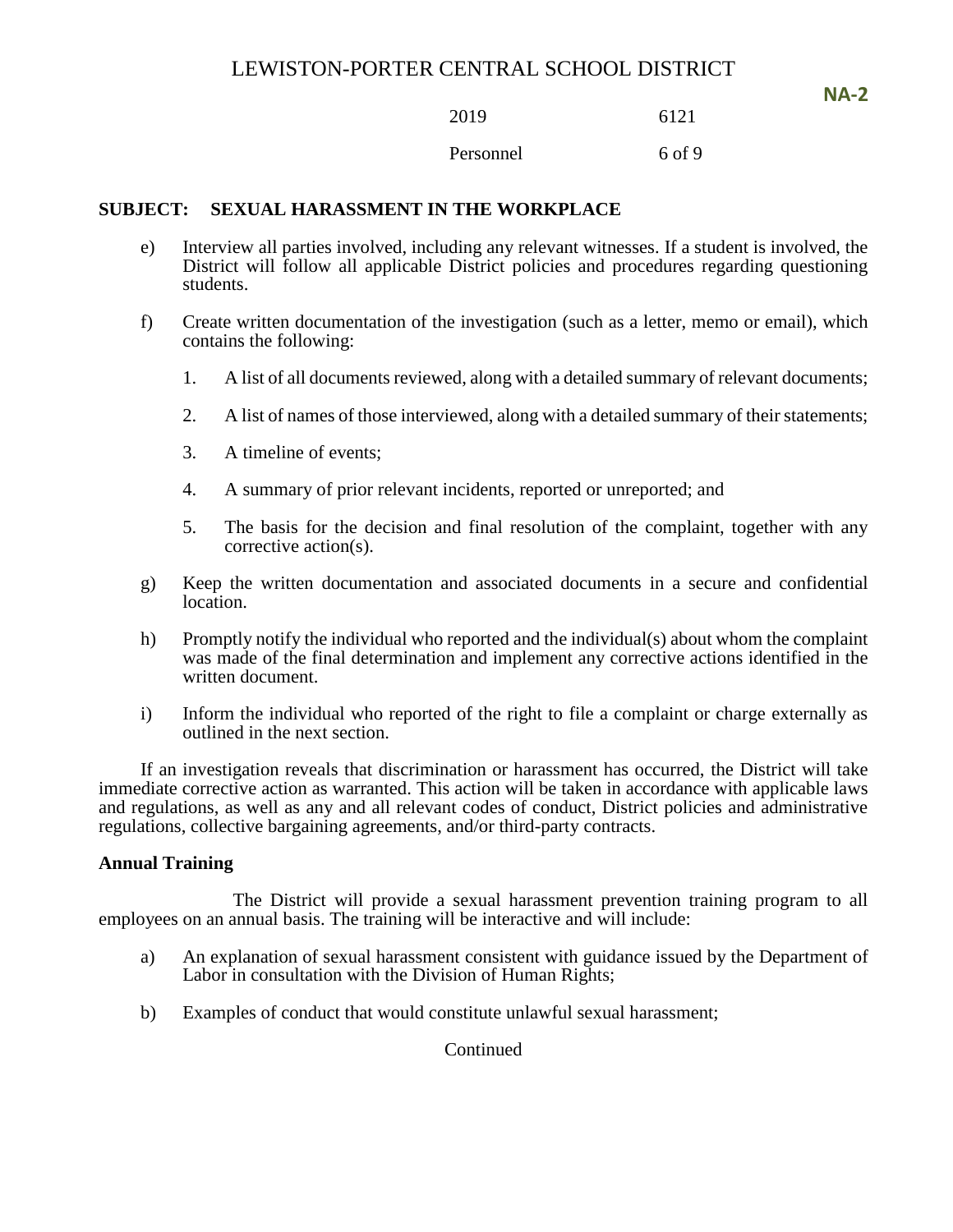**NA-2**

2019 6121

Personnel 7 of 9

# **SUBJECT: SEXUAL HARASSMENT IN THE WORKPLACE**

- c) Information concerning the federal and state statutory provisions concerning sexual harassment and remedies available to victims of sexual harassment;
- d) Information concerning employees' rights of redress and all available forums for adjudicating complaints; and
- e) Information addressing conduct by supervisors and any additional responsibilities for such supervisors.

### **Legal Protections and External Remedies**

Sexual harassment is not only prohibited by the District but is also prohibited by state, federal, and, where applicable, local law.

Aside from the District's internal process, individuals may also choose to pursue legal remedies with the following governmental entities. While a private attorney is not required to file a complaint with a governmental agency, an individual may seek the legal advice of an attorney.

In addition to those outlined below, individuals may have additional legal protections.

### State Human Rights Law (HRL)

The Human Rights Law (HRL), codified as N.Y. Executive Law, art. 15, § 290 et seq., applies to all employers in New York State with regard to sexual harassment, and protects covered persons, regardless of immigration status. A complaint alleging violation of the Human Rights Law may be filed either with the Division of Human Rights (DHR) or in New York State Supreme Court.

Complaints with DHR may be filed any time within one year of the harassment. If an individual did not file with DHR, they can sue directly in state court under the HRL, within three years of the alleged sexual harassment. An individual may not file with DHR if they have already filed a HRL complaint in state court.

Complaining internally to the District does not extend your time to file with DHR or in court. The one year or three years is counted from the date of the most recent incident of harassment.

Individuals do not need an attorney to file a complaint with DHR, and there is no cost to file with DHR.

DHR will investigate your complaint and determine whether there is probable cause to believe that sexual harassment has occurred. Probable cause cases are forwarded to a public hearing before an administrative law judge. If sexual harassment is found after a hearing, DHR has the power to award relief, which varies but may include requiring your employer to take action to stop the harassment, or redress the damage caused, including paying of monetary damages, attorney's fees and civil fines.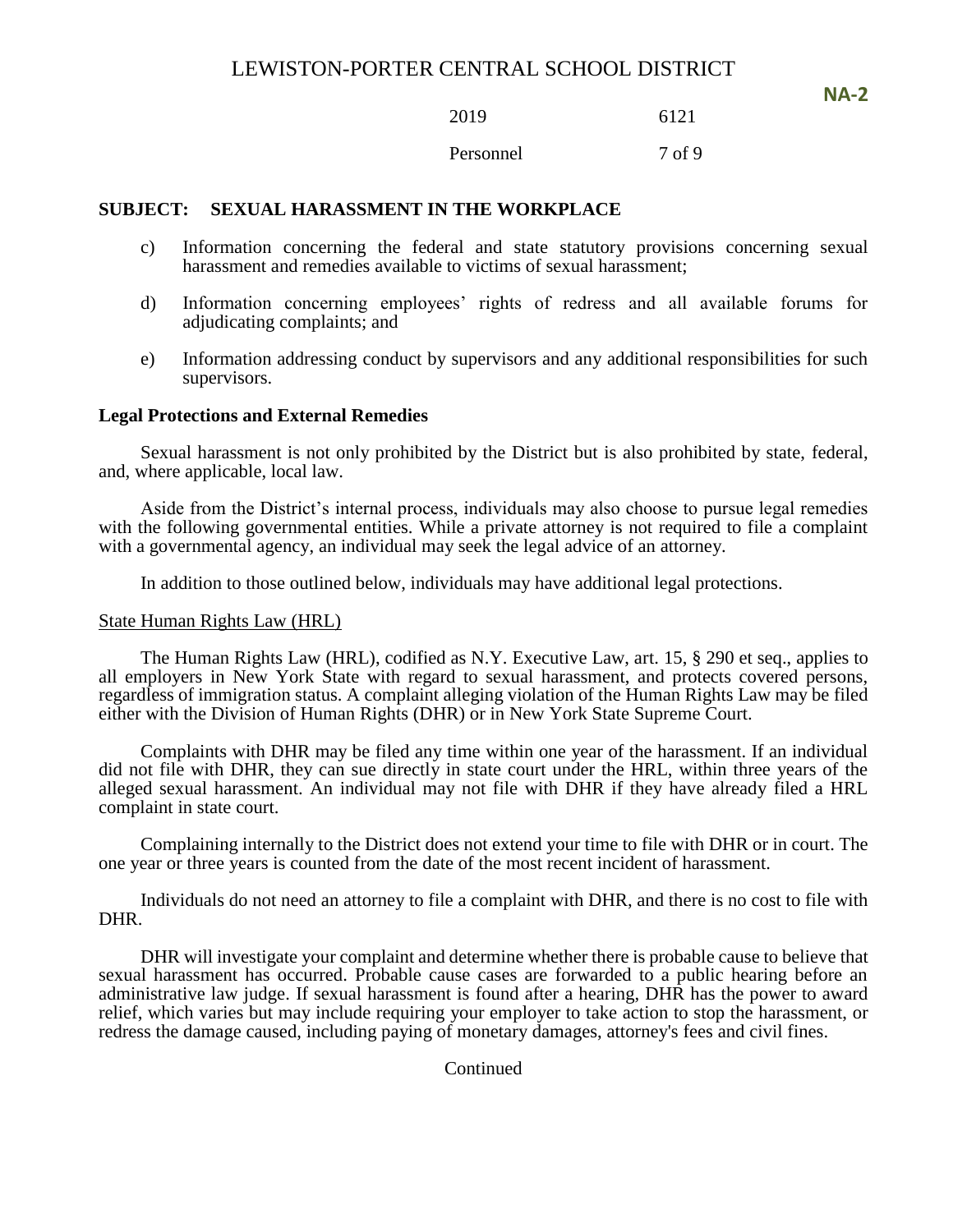2019 6121

Personnel 8 of 9

### **SUBJECT: SEXUAL HARASSMENT IN THE WORKPLACE**

DHR's main office contact information is: NYS Division of Human Rights, One Fordham Plaza, Fourth Floor, Bronx, New York 10458. Individuals may call (718) 741-8400 or visit: www.dhr.ny.gov.

Contact DHR at (888) 392-3644 or visit dhr.ny.gov/complaint for more information about filing a complaint. The website has a complaint form that can be downloaded, filled out, notarized and mailed to DHR. The website also contains contact information for DHR's regional offices across New York State.

#### Civil Rights Act of 1964

The United States Equal Employment Opportunity Commission (EEOC) enforces federal antidiscrimination laws, including Title VII of the 1964 federal Civil Rights Act (codified as 42 USC § 2000e et seq.). An individual can file a complaint with the EEOC anytime within 300 days from the harassment. There is no cost to file a complaint with the EEOC. The EEOC will investigate the complaint, and determine whether there is reasonable cause to believe that discrimination has occurred, at which point the EEOC will issue a Right to Sue letter permitting the individual to file a complaint in federal court.

The EEOC does not hold hearings or award relief, but may take other action including pursuing cases in federal court on behalf of complaining parties. Federal courts may award remedies if discrimination is found to have occurred. In general, private employers must have at least 15 employees to come within the jurisdiction of the EEOC.

An individual alleging discrimination at work can file a "Charge of Discrimination." The EEOC has district, area, and field offices where complaints can be filed. Contact the EEOC by calling 1-800- 669-4000 (TTY: 1-800-669-6820), visiting their website at www.eeoc.gov or via email at info@eeoc.gov.

If an individual filed an administrative complaint with DHR, DHR will file the complaint with the EEOC to preserve the right to proceed in federal court.

#### Title IX

Title IX of the Education Amendments of 1972 prohibits discrimination on the basis of sex in any federally funded education program or activity. The U.S. Department of Education's Office for Civil Rights (OCR) enforces Title IX of the Education Amendments of 1972.

For more information about how to file a complaint, contact OCR at 800-421-3481 (TDD 800- 877-8339) or visit: [https://www2.ed.gov/about/offices/list/ocr/docs/howto.html.](https://www2.ed.gov/about/offices/list/ocr/docs/howto.html) The website contains information about filing the complaint online, by mail, or by email.

**Continued**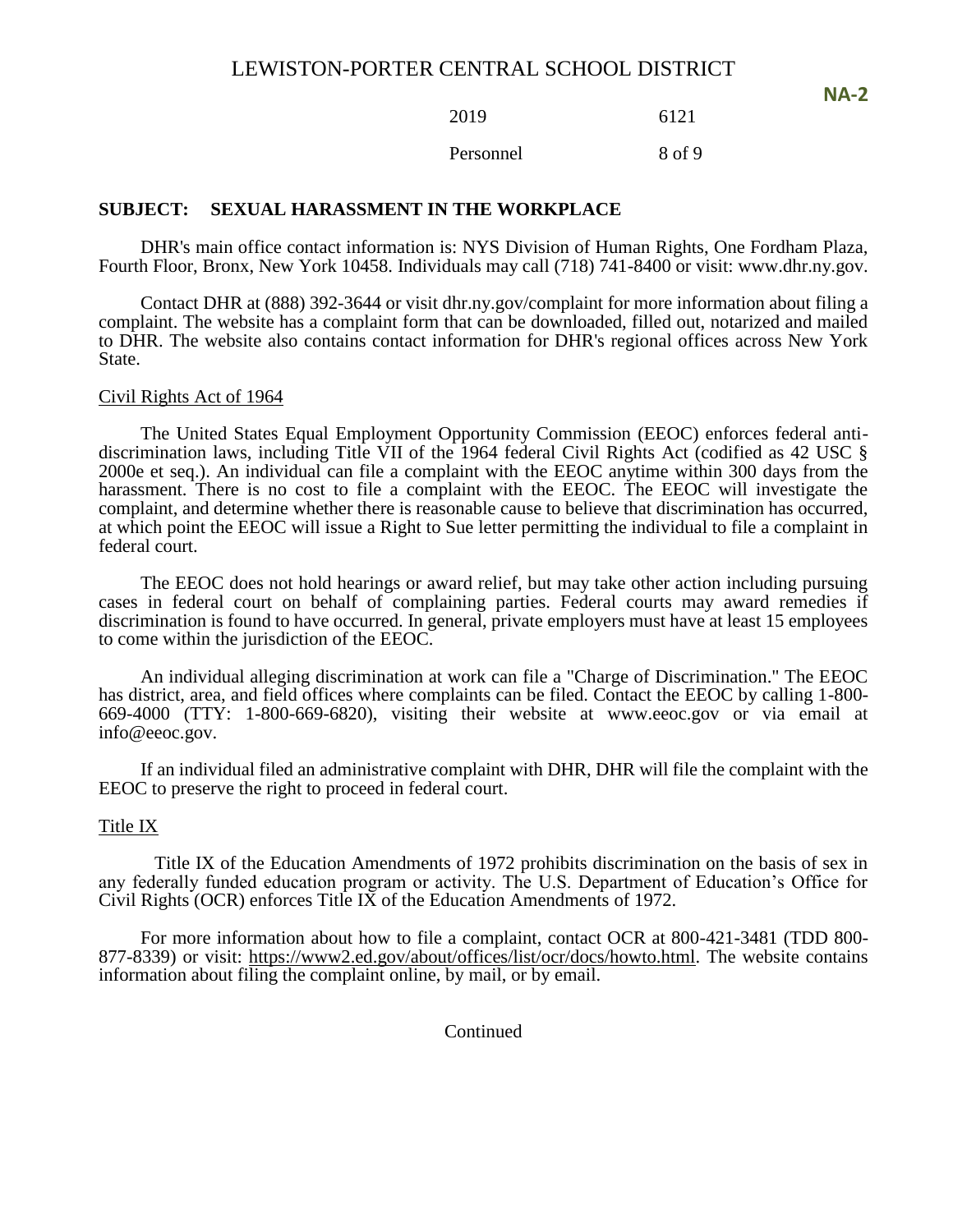**NA-2**

2019 6121

Personnel 9 of 9

# **SUBJECT: SEXUAL HARASSMENT IN THE WORKPLACE**

### Local Protections

Many localities enforce laws protecting individuals from sexual harassment and discrimination. An individual should contact the county, city or town in which they live to find out if such a law exists.

### Local Police Department

If the harassment involves unwanted physical touching, coerced physical confinement or coerced sex acts, the conduct may constitute a crime. Contact the local police department.

> Title VII of the Civil Rights Act of 1964, 42 USC § 2000e et seq. Title IX of the Education Amendments of 1972, 20 USC § 1681 et seq. 29 CFR § 1604.11(a) 34 CFR Subtitle B, Chapter I Civil Service Law § 75-B Executive Law Article 15 Labor Law § 201-g

NOTE: Refer also to Policies #3420 - Non-Discrimination and Anti-Harassment in the School District #7551 - Sexual Harassment of Students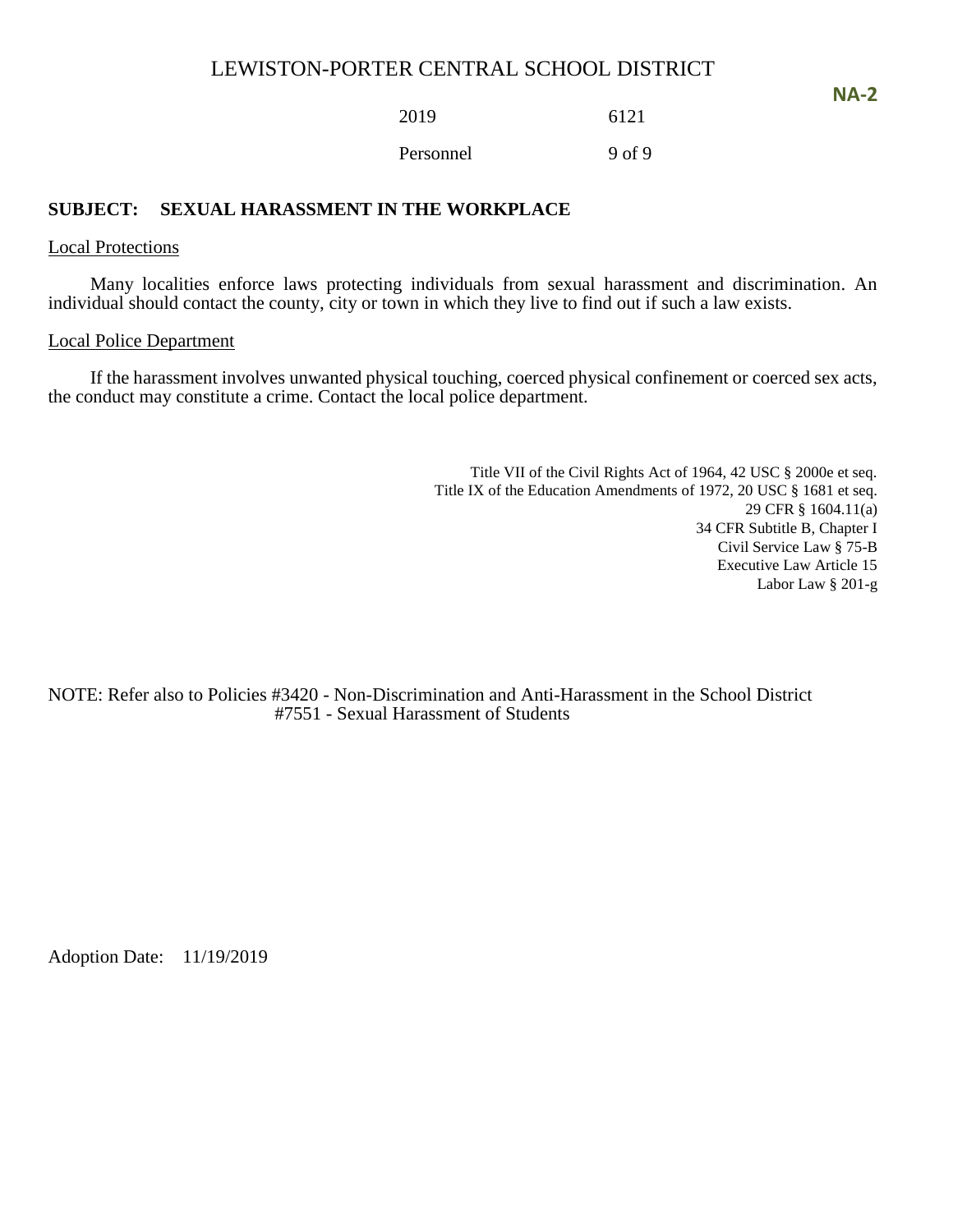### 2019 6130

#### Personnel

### **SUBJECT: EVALUATION OF PERSONNEL**

The administration shall undertake a continuous program of supervision and evaluation of all personnel in the School System in order to promote improved performance and to make decisions about the occupancy of positions. Evaluation of teachers providing instructional services or pupil personnel services as defined pursuant to Commissioner's Regulations will be conducted in accordance with the District's Annual Professional Performance Review (APPR).

The primary purposes of this evaluation is to provide a basis for evaluative judgments by school administrators in accordance with the respective unit member plan. Plans will be developed in compliance with APPR guidelines.

Annual professional performance reviews of individual teachers and Principals shall not be subject to disclosure under the Freedom of Information Law (FOIL).

8 New York Code of Rules and Regulations (NYCRR) Sections 80-1.1 and 100.2(o)(2)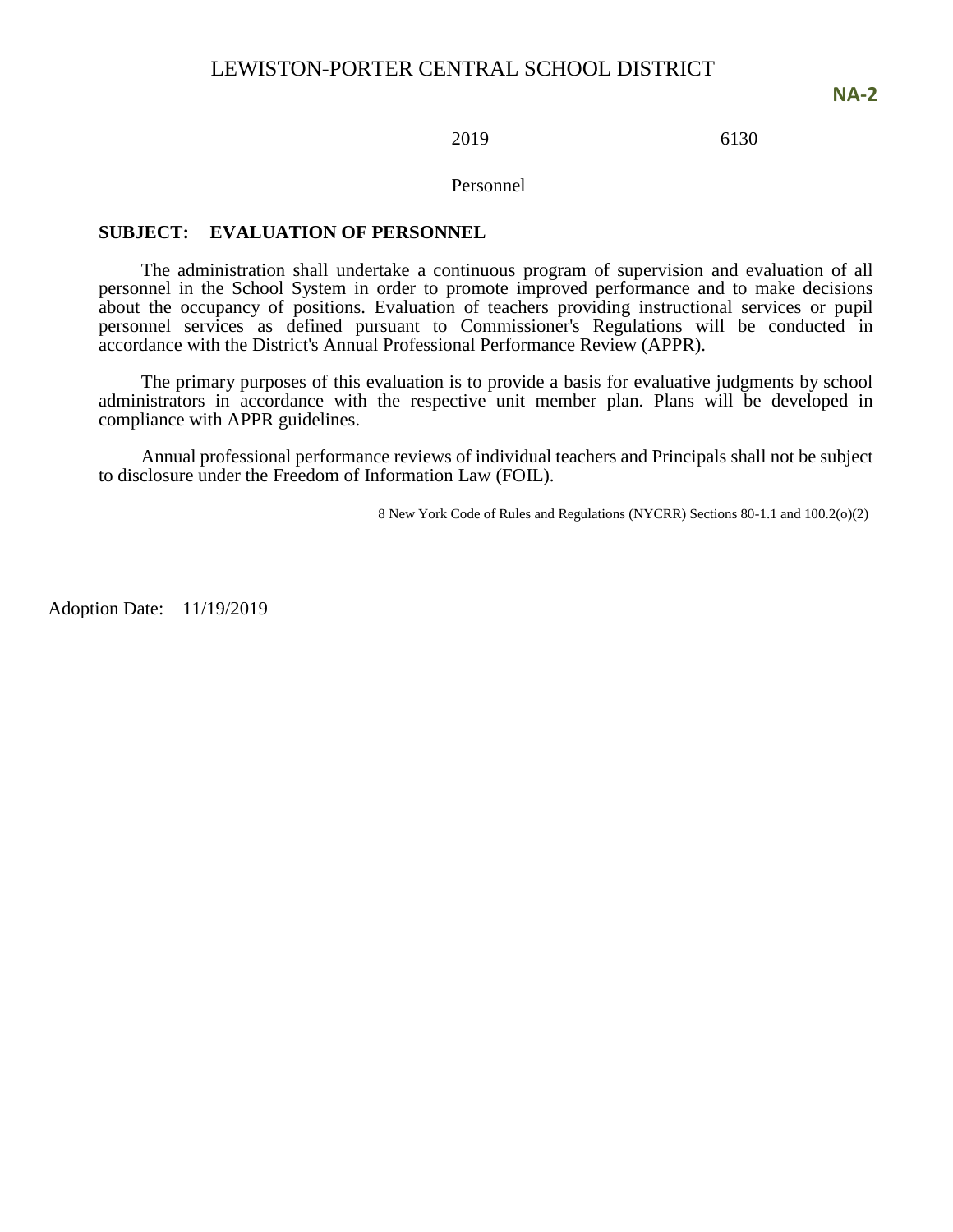**NA-2**

2019 6140

Personnel 1 of 2

### **SUBJECT: EMPLOYEE MEDICAL EXAMINATIONS**

#### **Preemployment Medical Examinations**

In accordance with the Americans with Disabilities Act, as amended, the District shall not require applicants for positions to undergo a medical examination prior to an offer of employment. Further, the District will shall not make inquiries of a job applicant as to whether the applicant is an individual with a disability or as to the nature or severity of a disability.

However, the District may make preemployment inquiries into the ability of an applicant to perform job related functions.

### **Employment Entrance Examinations**

All entering employees are required to obtain a drug screening after an offer of employment has been made and prior to the commencement of the employment duties of such applicant. Further, the District may condition an offer of employment on the results of the examination in accordance with law. The cost of the screening shall be borne by the District

The Board reserves the right to request a medical examination at any time during employment, at District expense, in order to determine whether any employee can perform the essential functions of the position with or without reasonable accommodation.

Annual or more frequent examinations of any employee may be required, when, in the judgment of the school physician/nurse practitioner and the Superintendent, such procedure is deemed necessary.

Each vendor/contract bus company shall ensure that its bus drivers and substitute bus drivers shall have yearly physical examinations. Each bus driver initially employed by the vendor/contract bus company shall have a physical examination within the four (4) weeks prior to the beginning of service. In no case shall the interval between physical examinations exceed a thirteen-month period.

All medical and health related information will be kept in accordance with the Health Insurance Portability and Accountability Act of 1996 (HIPAA).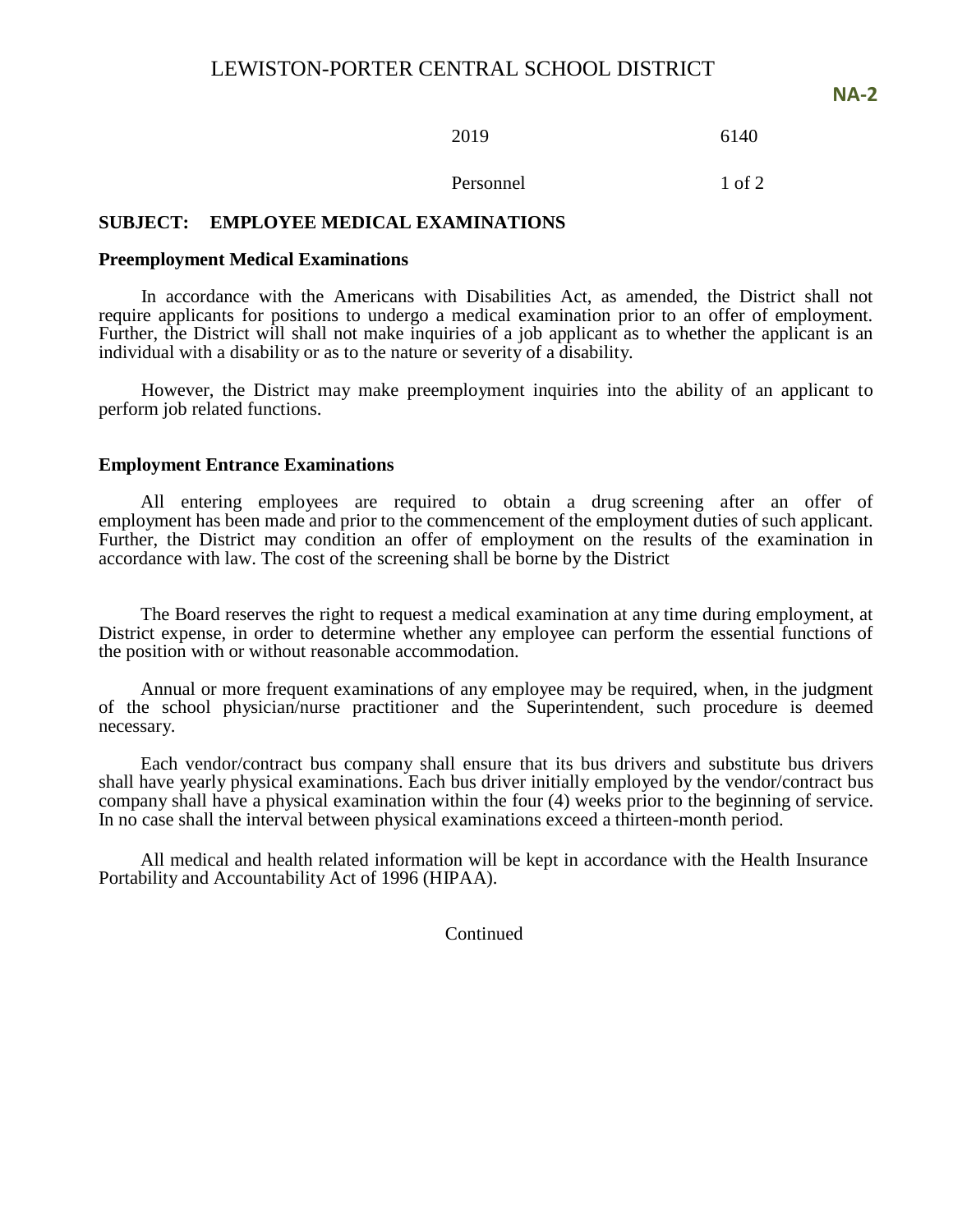**NA-2**

2019 6140

Personnel 2 of 2

# **SUBJECT: EMPLOYEE MEDICAL EXAMINATIONS**

### **Examinations and Inquiries**

### Acceptable

The District may provide voluntary medical services, which are part of an employee health program available to employees at that work site. The District may make inquiries into the ability of an employee to perform job related functions.

### Prohibited

The District shall not require a medical examination and shall not make inquiries as to whether such employee is an individual with a disability or as to the nature or severity of the disability, unless the examination or inquiry is shown to be job related and consistent with business necessity.

> Americans with Disabilities Act Amendments Act (ADAAA) of 2008, Public Law 110-325) Health Insurance Portability and Accountability Act of 1996 (HIPAA), Public Law 104-191 45 Code of Federal Regulations (CFR) Parts 160 and 164 Education Law Sections 913 and 3624 8 New York Code of Rules and Regulations (NYCRR) Section 156.3(2) 10 New York Code of Rules and Regulations (NYCRR) Part 14 15 New York Code of Rules and Regulations (NYCRR) Part 6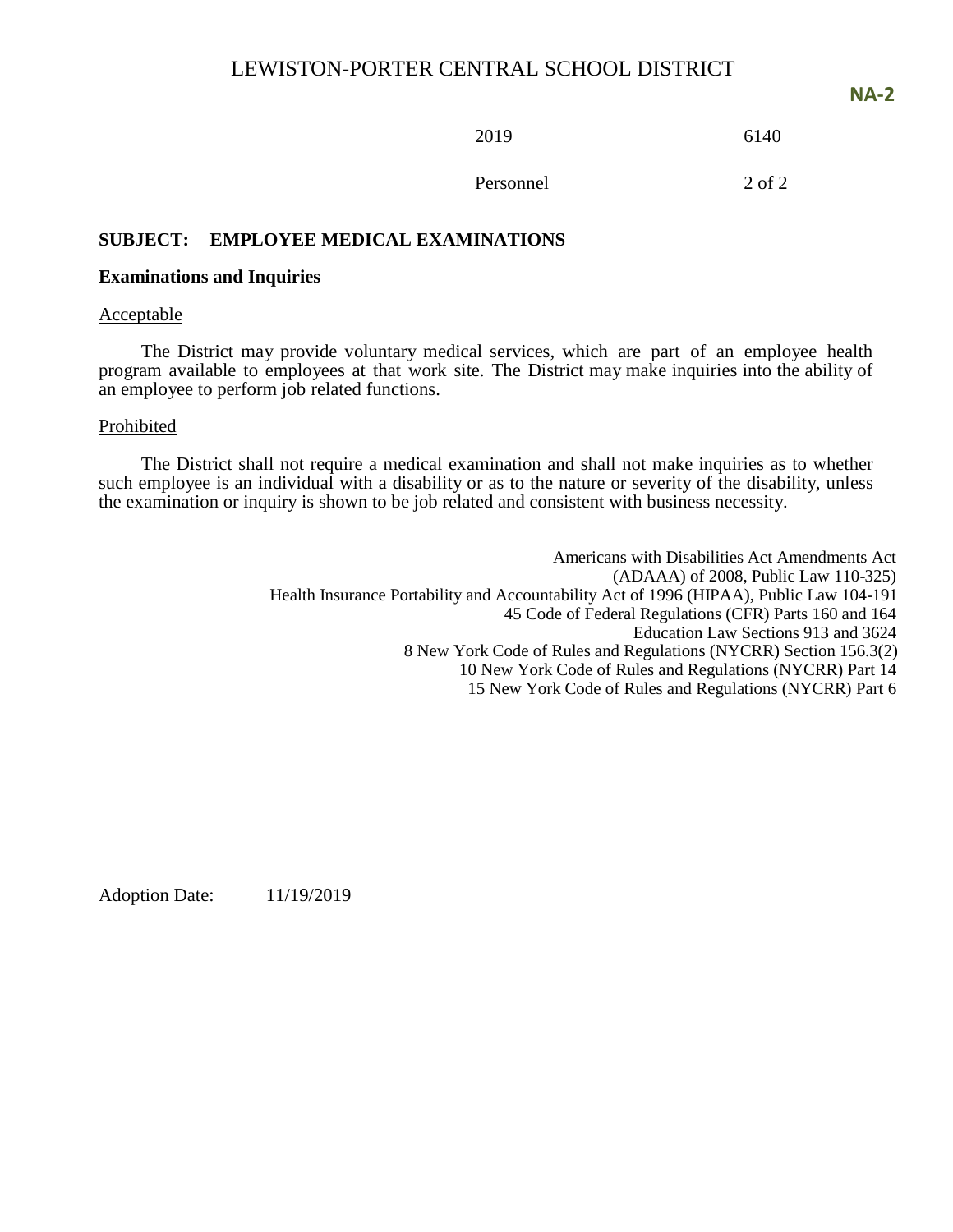### 2019 6150

**NA-2**

Personnel

### **SUBJECT: ALCOHOL, TOBACCO, DRUGS, AND OTHER SUBSTANCES (STAFF)**

### **Prohibited Conduct**

The Board, recognizing that students are often influenced by teachers and other members of a school's staff, impresses upon staff the importance of maintaining a high level of professionalism appropriate to their position, which, in turn, will set a positive example for students.

The Board, therefore, prohibits staff from consuming, sharing, selling, using, and/or possessing illegal drugs, counterfeit and designer drugs, drug paraphernalia, or alcohol in the workplace, or when the effects of these actions may impair job performance. Additionally, the Board prohibits the misuse and/or unprescribed use of prescription and over-the-counter drugs in the workplace or when the effects of these actions may impair job performance.

In accordance with law, regulation, and District policy, smoking and vaping are prohibited on school grounds; within 100 feet of the entrances, exits, or outdoor areas of any of the District's schools; and/or at any school sponsored event or activity that occurs off school grounds.

#### **Disciplinary Measures**

Staff will be informed of the range of penalties or consequences, up to and including, termination of employment that may be imposed, for engaging in prohibited conduct in accordance with any applicable law, District policy, collective bargaining agreement, and/or other similar document.

#### **Information on Substance Use Related Services**

The Superintendent has designated the following individuals to provide information regarding where and how to find available substance use related services to students, parents, and staff;

- Assistant Superintendent for Administrative Services
- School Counselors
- School Social Workers

Any information provided by a student, parent, or staff member to the designated individual(s) will not be used in any school disciplinary proceeding and will, in addition to any other applicable privilege, be considered confidential in accordance with law.

20 USC §§ 6083(a), 7118, and 7973(a) 41 USC § 8101 et seq. Civil Service Law § 75 Education Law §§ 409, 2801, 3020-a, and 3038 Public Health Law § 1399-o

NOTE: Refer also to Policies #3410 -- Code of Conduct on School Property #5640 -- Smoking/Tobacco Use/Vaping #7320 -- Alcohol, Tobacco, Drugs, and Other Substances (Students) District *Code of Conduct*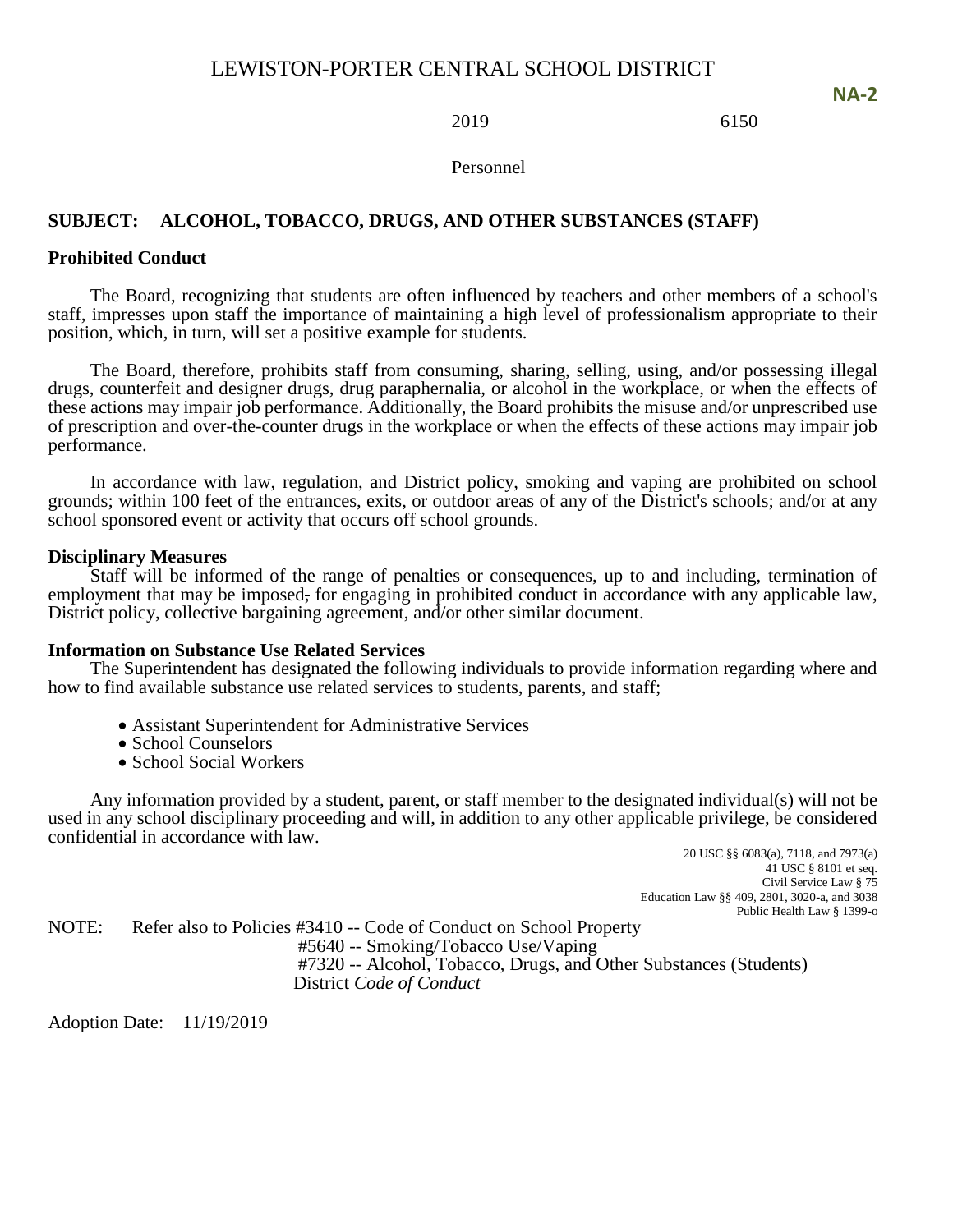#### 2019 6151

Personnel

#### **SUBJECT: DRUG-FREE WORKPLACE**

It shall be the general policy of the Board to affirm that all programs in the District that receive Federal funds shall guarantee that their workplaces are free of controlled substances. "Controlled substance" means a controlled substance in schedules I through V of Section 202 of the Controlled Substances Act (21 USC 812) and as further defined in regulation at 21 Code of Federal Regulations (CFR) Sections 1308.11-1308.15. An acknowledgment form shall be signed by the Superintendent indicating that the District is in full compliance with the Drug Free Workplace Act. This policy shall guarantee that not only Federally funded programs, but the entire District is free of controlled substances.

"Workplace" is defined as a school building or other school premises; any school owned vehicle or any other school approved vehicle used to transport students to and from school or school activities; off school property during any school sponsored or school-approved activity, event or function, such as a field trip or athletic event, where students are under the jurisdiction of the District.

The Board directs the administration to develop regulations to comply with this policy, and further supports such actions and activities of the administration as shall be required to maintain a drug free workplace.

Drug-Free Workplace Act, 20 United States Code (USC) Section 7101 et seq. 21 United States Code (USC) Section 812 21 Code of Federal Regulations (CFR) Sections 1308.11-1308.15 34 Code of Federal Regulations (CFR) Part 85

Adoption Date: 11/19/2019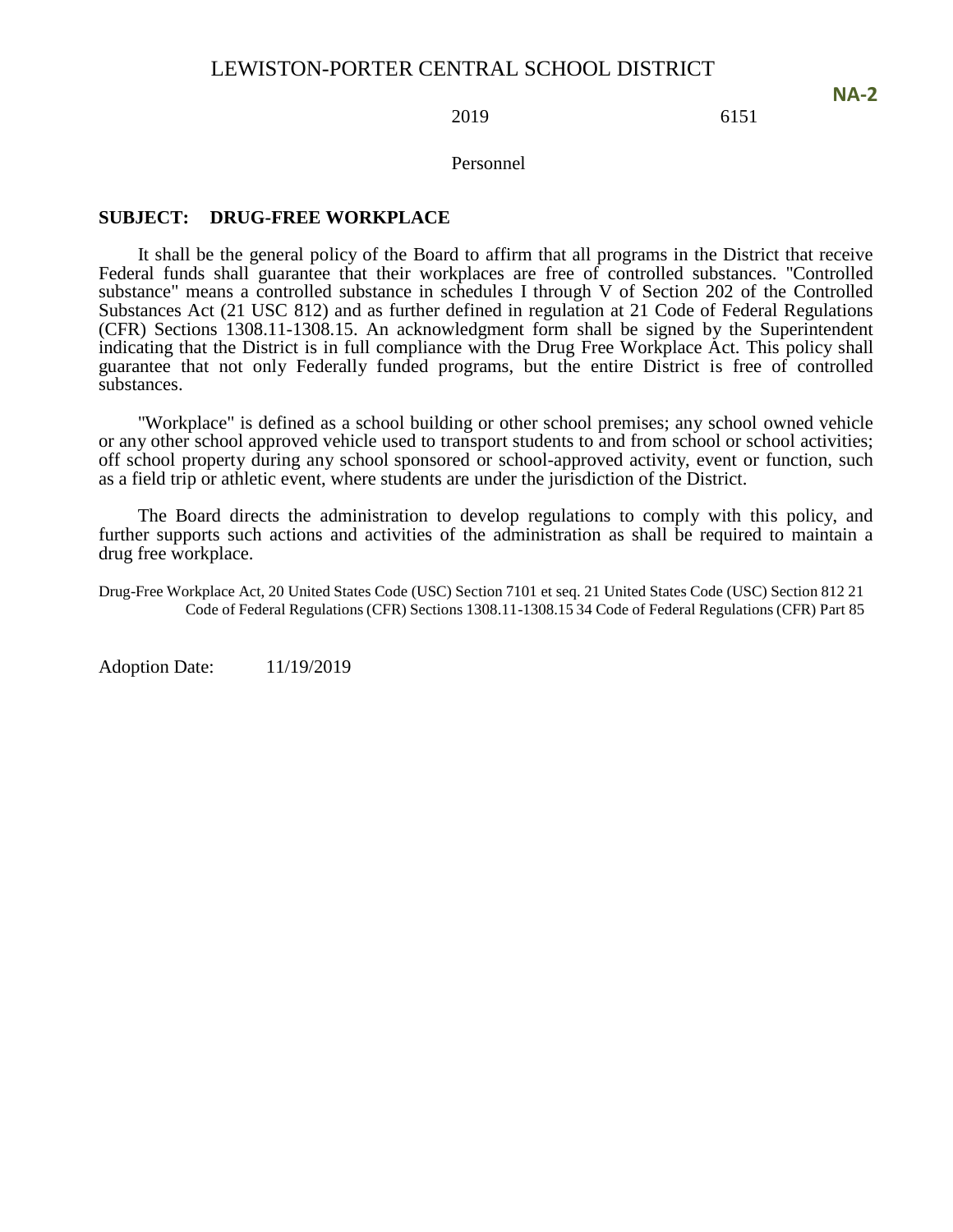Personnel 1 of 2

### **SUBJECT: PROFESSIONAL GROWTH/STAFF DEVELOPMENT PROGRAMS**

It is the policy of the District that attention be given to in-service, pre-service, and other staff development programs which are believed to be of benefit to the District and its students. The Superintendent, in consultation with the appropriate administrative staff and/or teacher committees, is directed to arrange in-service programs and other staff development opportunities which will provide for the selection of subjects pertinent to the curriculum in the schools, to build from these subjects those topics or courses for in-service or staff development which will help employees acquire new methods of performing their job responsibilities or help staff improve on those techniques which are already being used in the schools, with the objective of improving professional competencies.

It is recommended that administration develop meaningful in-service and/or staff development programs which will achieve the following:

- a. Contribute to the instructional program of the schools;
- b. Contribute to improved education for students;
- c. Achieve State mandates;
- d. Enhance the professional competencies and/or instructional abilities of staff members.

The Board encourages all employees to improve their competencies beyond that which they may obtain through the regular performance of their assigned duties. Opportunities should be provided for:

- a. Planned in-service programs, courses, seminars, and workshops offered both within the School System and outside the District.
- b. Visits to other classrooms and schools, as well as attendance at professional meetings, for the purpose of improving instruction and/or educational services.
- c. Orientation/re-orientation of staff members to program and/or organizational changes as well as District expectations.

Attendance at such professional development programs must be directly linked to the duties and responsibilities comprising the job description of the employee. Consequently, employees are encouraged to participate in the planning of staff development programs designed to meet their specific needs.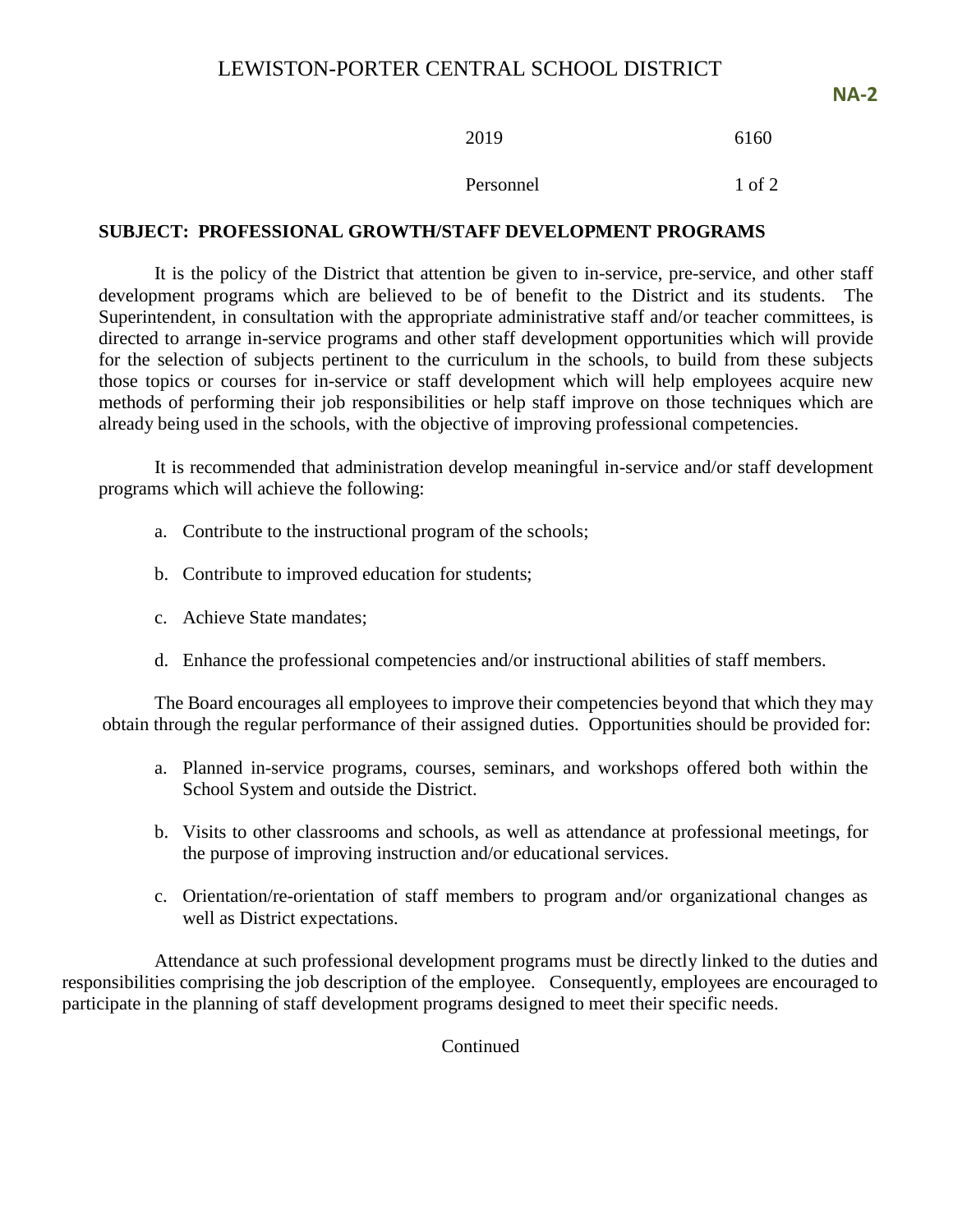| 2019      | 6160   |
|-----------|--------|
| Personnel | 2 of 2 |

### **SUBJECT: PROFESSIONAL GROWTH/STAFF DEVELOPMENT PROGRAMS**

Members of the staff are also encouraged to continue their formal education as well as to attend their respective work-related workshops, conferences and meetings.

Funds for participating at such conferences, conventions, and other similar professional development programs will be budgeted for by the Board on an annual basis. Reimbursement to District staff for all actual and necessary registration fees, expenses of travel, meals and lodging, and all necessary tuition fees incurred in connection with attendance at conferences and the like will be in accordance with established regulations for conference attendance and expense reimbursement.

The Superintendent/designee has authority to approve release time and expenses for staff members' attendance at professional training conferences, study councils, in-service courses, workshops, summer study grants, school visitations, professional organizations and the like within budgetary constraints. The Superintendent/designee shall determine, in the first instance, whether attendance by district staff at any conference or professional meeting is in the best interest of the District and eligible for reimbursement of expenses under this policy.

A conference request form/course approval form must be submitted by the employee and approved by the designated administrator prior to the employee's attendance at such conference or other professional development program.

### **Mentoring Programs for First Year Teachers**

First year teachers must participate in a mentoring program as a component of the District's Professional Development Plan. The purpose of the mentoring program is to increase the retention of new teachers and improve their ability to assist students in attaining State learning standards. The mentor's role is to provide guidance and support to a new teacher. However, additional mentor responsibilities may be negotiated and reflected in a collective bargaining agreement.

> Education Law Sections 1604(27), 3004 and 3006 General Municipal Law Sections 77-b and 77-c 8 New York Code of Rules and Regulations (NYCRR) Sections 52.21(b)(3)(xvi), 52.21(b)(3)(xvii), 80-3(b)(2), 80-5.13, 80-5.14 and 100.2(dd).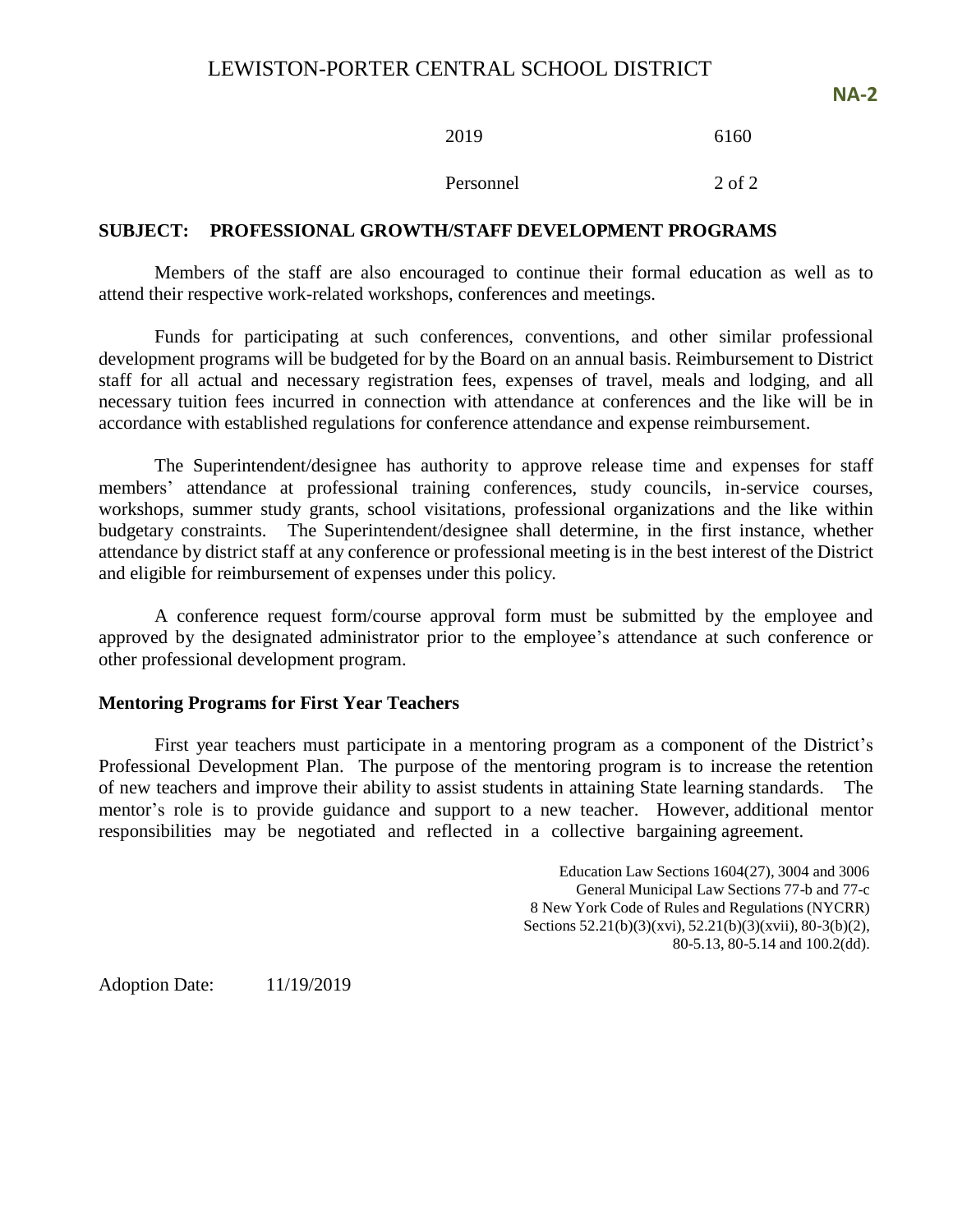2019 6161

**NA-2**

Personnel 1 of 2

### **SUBJECT: CONFERENCE/TRAVEL EXPENSE REIMBURSEMENT**

Conference travel will be for official business and will be made utilizing a cost effective and reasonable method of travel.

All conference travel must have a completed Travel Conference Request Form (6161F) on file which has been approved by the appropriate supervisor. The Superintendent/designee approves those Travel Conference Requests which have reimbursable employee expenses. Travel Conference Request Forms are only to be used by District employees.

General guidelines for expenses to be reimbursed by the District are outlined below and should be adhered to closely. Requests for further interpretation should be addressed to the Business Office.

#### **Prior Approval Required**

Travel or conference attendance without prior authorization will be at the participant's own expense. The district will not reimburse for conference expenses not previously approved.

### **Registration Fees**

Registration fees are reimbursable. An original receipt must accompany the request for reimbursement.

### **Lodging**

Costs for hotel and motel accommodations shall be reimbursable, excluding tax. An original receipt must accompany the request for reimbursement.

#### **Meals**

Receipts for reimbursement of the costs of meals must be original receipts, itemized – showing what was purchased. The District will not reimburse for any receipt which includes the purchase of alcoholic beverages.

#### **Travel Expenses**

When a personally owned vehicle is used for travel for a conference, the mileage payment shall be made at the rate currently approved by the Board at its annual reorganization meeting. When a public conveyance is utilized, the cost is to be computed at a "coach fair rate" and such cost is to be enumerated in the total conference request, and if approved, an invoice must accompany any requests for reimbursement. Toll fees and parking fees are allowable reimbursements upon presentation of an original receipt. EZ Pass statements may be substituted for toll receipts with the appropriate charges highlighted. Travel shall be by the most direct route possible. Any person traveling by an indirect route shall assume any extra expenses incurred.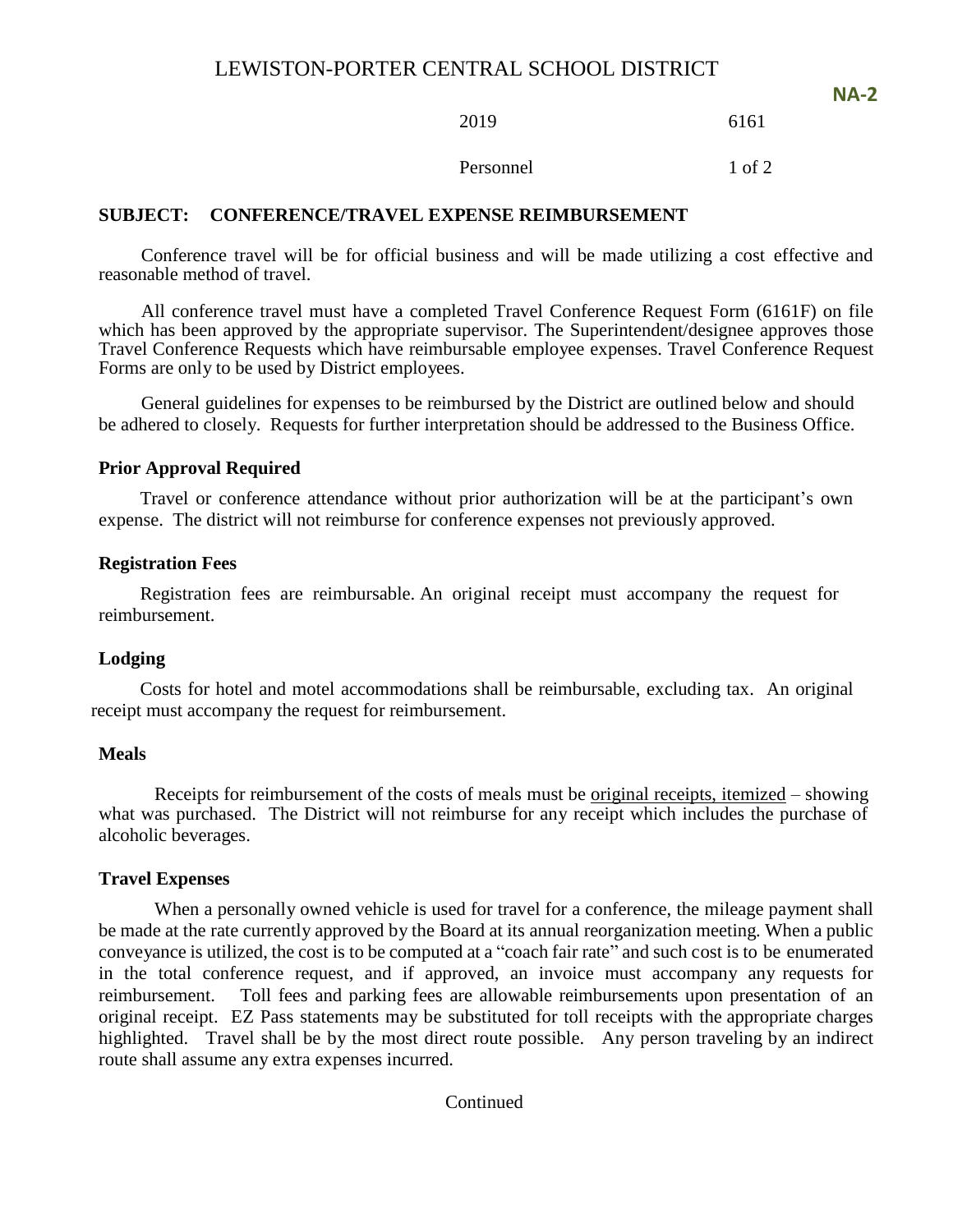**NA-2**

2019 6161

Personnel 2 of 2

# **SUBJECT: CONFERENCE/TRAVEL EXPENSE REIMBURSEMENT**

### **Credit Card Charges**

If an expense is charged on a credit card, the receipt for that charge must indicate that it was paid by credit card. If the receipt does not indicate that, then a copy of your credit card bill (with item highlighted and other personal items blacked out) must be submitted for reimbursement.

Charges put on someone else's credit card will not be reimbursed. For example, if three staff members dine together during a conference, and the restaurant bill is charged on one individual's account – *that* individual will be reimbursed for the charge. In other words, the District cannot reimburse *you* for charges put on *someone else's* card. Auditing procedures require this. Same applies to hotel bills and registration fees. It is strongly recommended that each individual pay their own expenses – hotel stay, registration fees, meals – and submit their own original receipts for reimbursement with their claim form.

### **Tax Exempt Status**

New York State sales tax cannot generally be reimbursed. Sales tax may, however, be reimbursed when such costs constitute an actual and necessary expense. A Sales Tax-Exempt Form can be obtained prior to travel for hotel accommodations.

Courses taken for salary credit cannot be reimbursed.

All reimbursable expenses will be verified in accordance with standard auditing procedures.

All receipts must be originals. Photocopies will not be accepted.

General Municipal Law § 77-b(2)

NOTE: Refer also to Policy #5323 – Reimbursement for Meals/Refreshments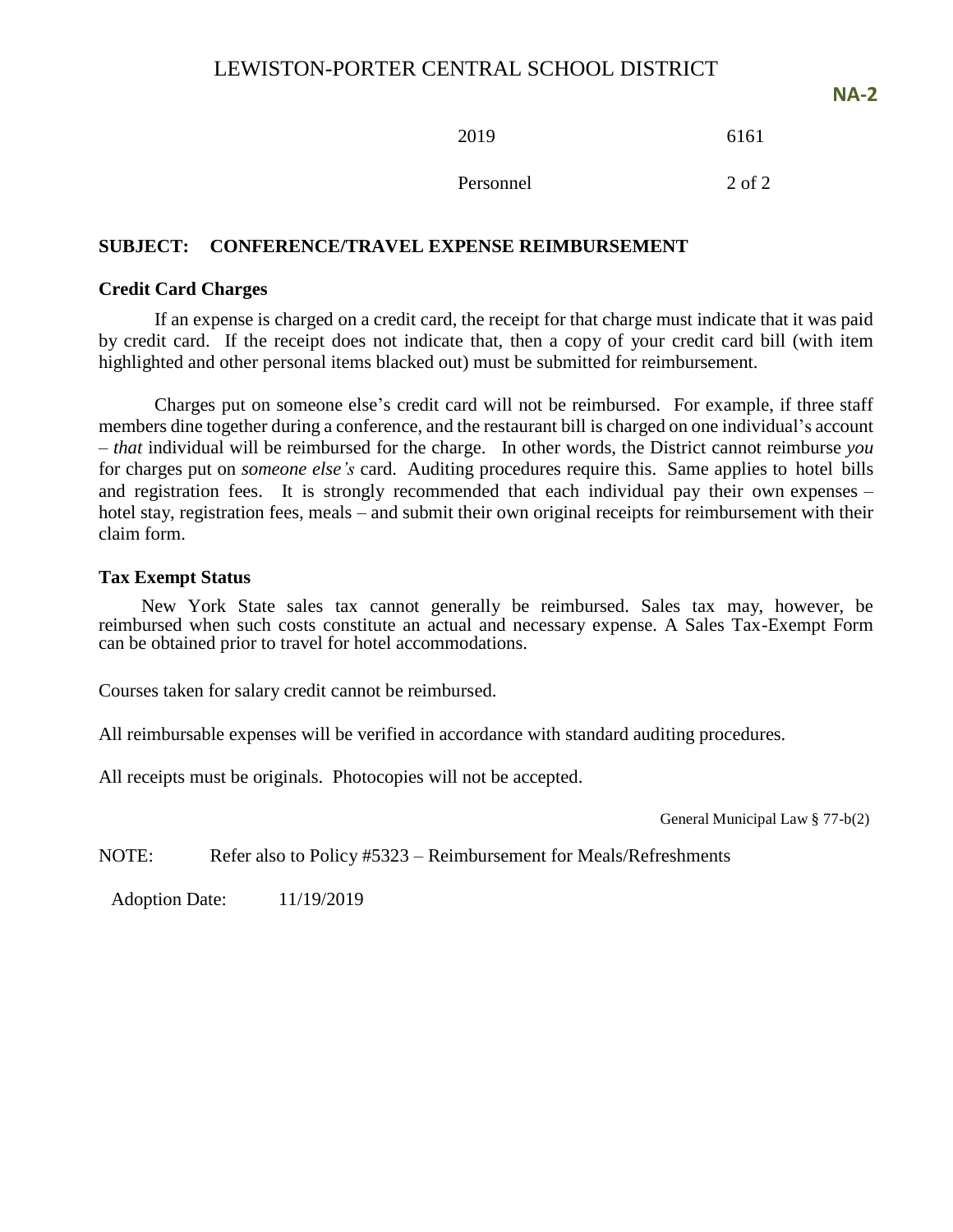### 2019 6170

#### Personnel

#### **SUBJECT: SAFETY OF STUDENTS (FINGERPRINTING CLEARANCE OF NEW HIRES)**

Unless otherwise authorized, the District will not employ or utilize a prospective school employee unless the prospective school employee has been granted "full" clearance for employment by the State Education Department (SED). The District will require a prospective school employee who is not in the SED criminal history file database to undergo a fingerprint supported criminal history record background check. "Criminal history record" means a record of all criminal convictions and any pending criminal charges maintained on an individual by the Division of Criminal Justice Services (DCJS) and the Federal Bureau of Investigation (FBI). The District will obtain the applicant's consent to the criminal history records search.

The District will use the Statewide Vendor Management System (SVMS) as directed by SED. The District will still request clearance for employment, view information regarding an applicant's status, and enter hire/termination dates through SED's Web-based application known as TEACH.

#### **Safety of Students**

The District will develop internal building and/or program procedures to help ensure the safety of students who have contact with an employee holding conditional appointment or emergency conditional appointment. These procedures will address the safety of students in the classroom, students attending off-campus activities under the supervision of the District, and students participating in extracurricular and/or co-curricular activities (including sports and athletic activities).

Safety procedures to be addressed include, but are not limited to supervision of the employee holding conditional appointment/emergency conditional appointment as determined appropriate by the applicable building/program administrator and periodic visitations by the building/program administrator to the classroom, program, and/or activity assigned to the employee holding conditional appointment/emergency conditional appointment.

> Correction Law Article 23-A Education Law §§ 305(30), 305(33), 1604, 1709, 1804, 1950, 2503, 2554, 2590-h, 2854, 3004-b, 3004-c and 3035 Executive Law § 296(16) Social Services Law Article 5, Title 9-B 8 NYCRR §80-1.11 and Part 87

Adoption Date: 11/19/2019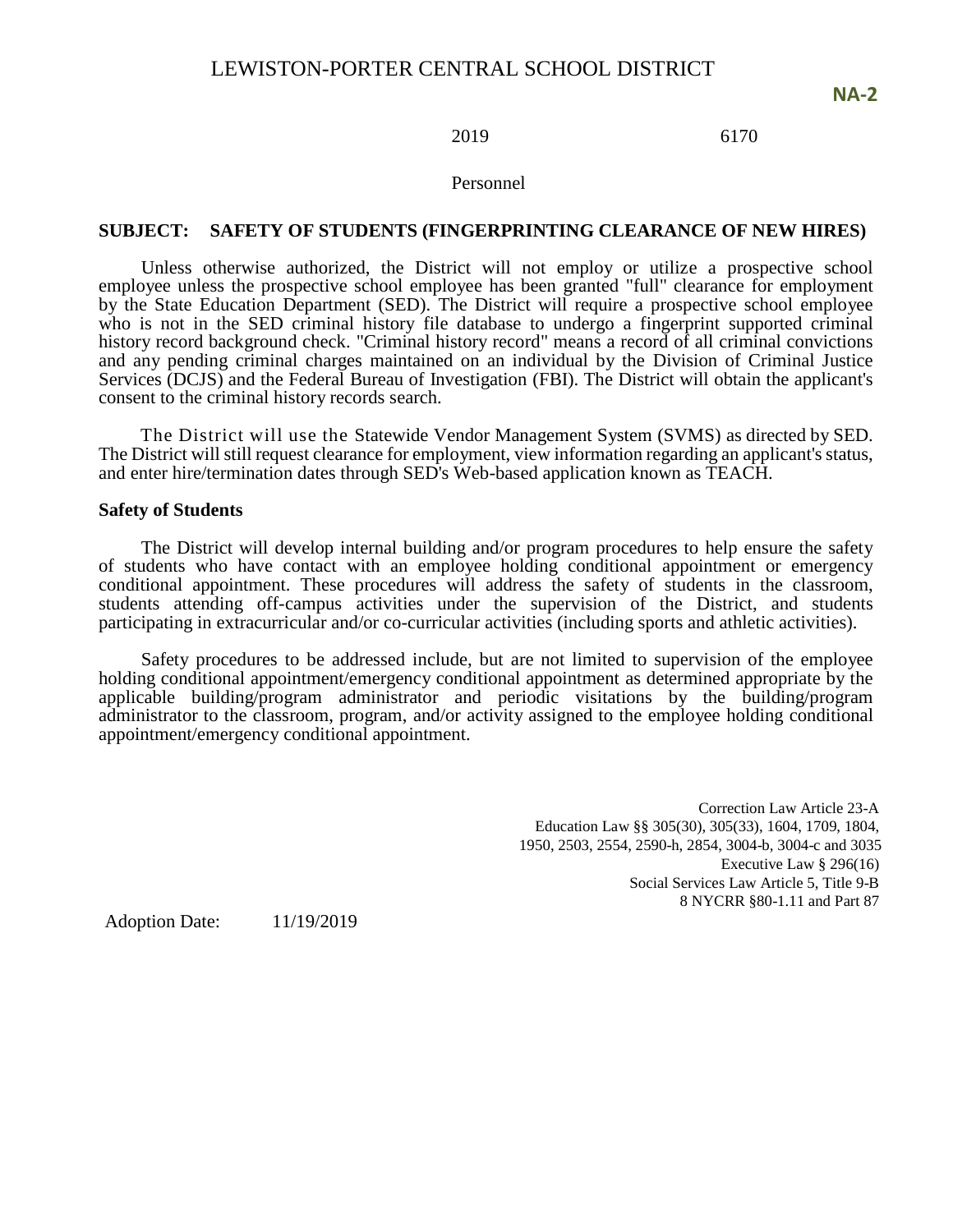2019 6180

**NA-2**

Personnel 1 of 2

#### **SUBJECT: STAFF-STUDENT RELATIONS (FRATERNIZATION)**

The Board requires that all District employees maintain a professional, ethical relationship with District students that is conducive to an effective, safe learning environment; and that staff members act as role models for students at all times, whether on or off school property and both during and outside of school hours. Staff must establish appropriate personal boundaries with students and not engage in any behavior that could reasonably lead to even the appearance of impropriety.

Staff members are prohibited, under any circumstances, to date or engage in any improper fraternization or undue familiarity with students, regardless of the student's age and/or regardless of whether the student may have "consented" to such conduct. Further, employees shall not entertain students or socialize with students in such a manner as to create the perception that a dating relationship exists. Similarly, any action or comment by a staff member which invites romantic or sexual involvement with a student is considered highly unethical, in violation of District policy, and may result in the notification of law enforcement officials and the filing of criminal charges and/or disciplinary action by the District up to and including termination of employment.

Inappropriate employee behavior includes, but is not limited to, flirting; making suggestive comments; dating; requests for sexual activity; physical displays of affection; giving inappropriate personal gifts; frequent personal communication with a student unrelated to course work or official school matters; providing alcohol or drugs to students; inappropriate touching; and engaging in sexual contact and/or sexual relations. ("Frequent personal communication with a student unrelated to course work or official school matters" means any form in which that personal communication may occur including, but not limited to, voice or text based communication via phone, e-mail, instant messaging, text messaging or through social networking websites.)

Even if the student participated "willingly" in the activity (regardless of the student's age), inappropriate fraternization of staff with students is against District policy and may be in violation of professional standards of conduct and New York State Law. However, inappropriate employee conduct does not need to rise to the level of criminal activity for such conduct to be in violation of District rules and subject to appropriate disciplinary sanctions.

Any student who believes that they have been subjected to inappropriate staff behavior as enumerated in this policy, as well as students, school employees or third parties who have knowledge of or witness any possible occurrence of inappropriate staff-student relations, shall report the incident to any staff member or either the employee's supervisor, the student's Principal or the District's designated Complaint Officer. In all events such reports shall be forwarded to the designated Complaint Officer for further investigation. Investigations of allegations of inappropriate staff-student relations shall follow the procedures utilized for complaints of harassment within the School District. Allegations of inappropriate staff-student behavior shall be promptly investigated and will be treated as confidential and private to the extent possible within legal constraints.

Any employee having knowledge of or reasonable suspicion that another employee may have engaged in inappropriate conduct with a student that may constitute child abuse (specifically, child abuse in an educational setting) must *also* follow the District's reporting procedures for such allegations; and such information will be reported by the designated administrator as required by state law to law enforcement officials, the State Education Department and/or Child Protective Services as may be applicable.

(Continued)